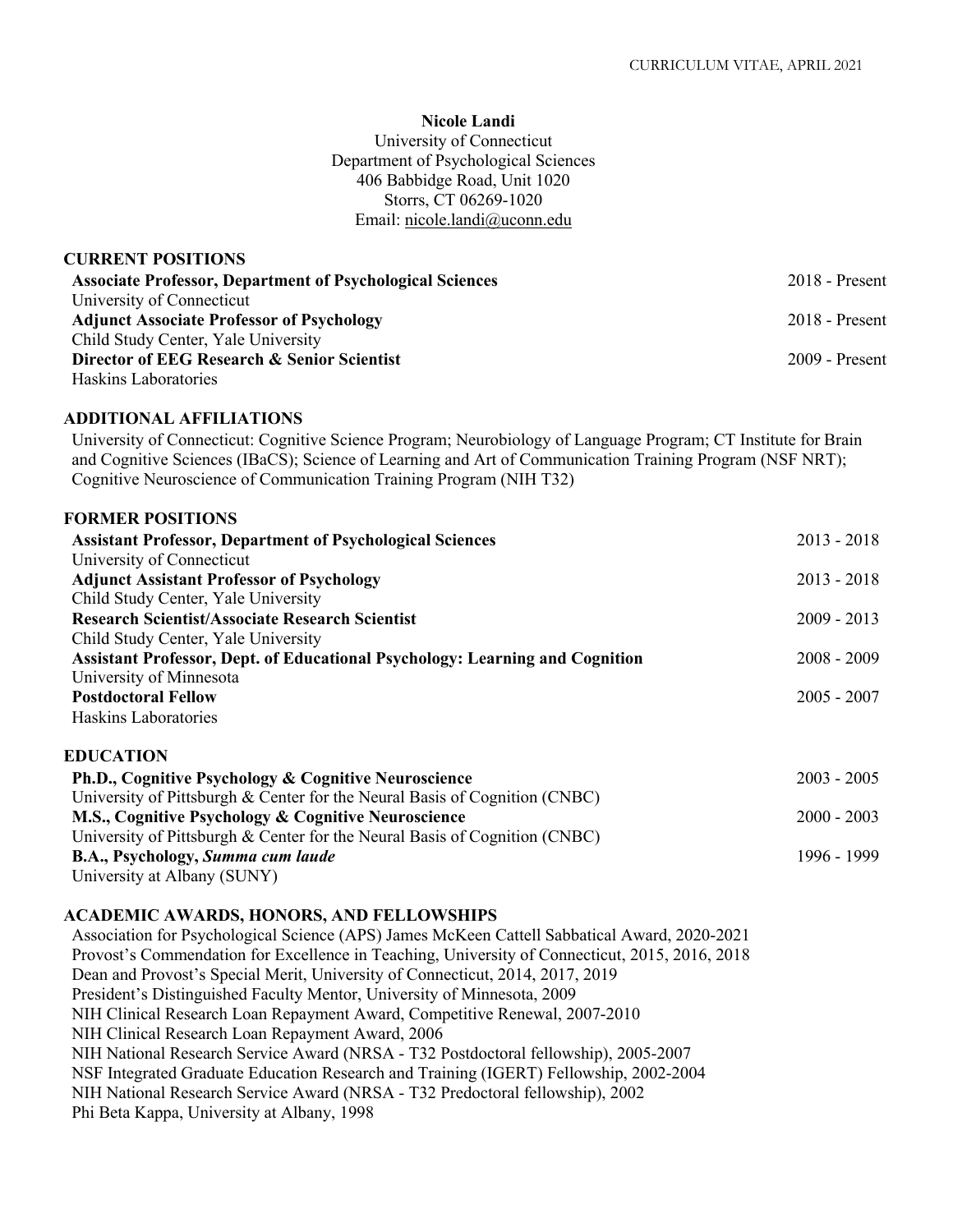#### **PUBLICATIONS**

#### REFEREED JOURNAL ARTICLES

66. Irwin, J., Avery, T., Kleinman, D. & **Landi, N.** (2021)*.* Audiovisual speech perception in children with autism spectrum disorders: Evidence from visual phonemic restoration. *Journal of Autism and Developmental Disorders*. https://doi.org/10.1007/s10803-021-04916-x.

65. Jasińska, K. K., Shuai, L., Lau, A., Frost, S., **Landi, N**., & Pugh, K. R. (2021). Functional connectivity in the developing language network in 4‐year‐old children predicts future reading ability. *Developmental Science*, e13041.

64. Mascheretti, S., Perdue, M. V., Feng, B., Andreola, C., Dionne, G., Jasińska, K. K., ... & **Landi, N.** (2021). From BDNF to reading: Neural activation and phonological processing as multiple mediators. *Behavioural Brain Research*, 112859.

63. Malins, J. G., **Landi, N**., Ryherd, K., Frijters, J. C., Magnuson, J. S., Rueckl, J. G., ... & Morris, R. (2021). Is that a pibu or a pibo? Children with reading and language deficits show difficulties in learning and overnight consolidation of phonologically similar pseudowords. *Developmental Science*, e13023.

62. Wu, R. T., Gabrick, K. S., Singh, A., **Landi, N**., Taylor, J. A., Bartlett, S. P., ... & Alperovich, M. (2020). Comparison of neurocognitive outcomes in postoperative adolescents with unilateral coronal synostosis. *Plastic and Reconstructive Surgery*, *146*(3), 614-619.

61. Morett, L. M., **Landi, N**., Irwin, J., & McPartland, J. C. (2020). N400 amplitude, latency, and variability reflect temporal integration of beat gesture and pitch accent during language processing. *Brain Research*, 147059.

60. Perdue, M.V., Mednick, J., Pugh, K. & **Landi, N.** (2020). Gray matter structure is associated with reading skill in typically developing young readers. *Cerebral Cortex,* 30, 5449-5459.

59. Bunderson, M., Diaz, D., Maupin, A., **Landi, N.,** Potenza, M. N., Mayes, L. C., & Rutherford, H. J. (2020). Prior reproductive experience modulates neural responses to infant faces across the postpartum period. *Social Neuroscience*, *15*(6), 650-654.

58. Rakhlin, N., **Landi, N.,** Lee, M., Magnuson, J. S., Naumova, O. Y., Ovchinnikova, I. V., & Grigorenko, E. L. (2020). Cohesion of cortical language networks during word processing is predicted by a common polymorphism in the *SETBP1* Gene. *New Directions for Child and Adolescent Development*, *2020*(169), 131-155.

57. Lowell, A. F., Maupin, A. N., **Landi, N.,** Potenza, M. N., Mayes, L. C., & Rutherford, H. J. (2020). Substance use and mothers' neural responses to infant cues. *Infant Mental Health Journal*. *41*(2), 264-277.

56. **Landi, N.** & Perdue, M.V. (2019). Neuroimaging genetics studies of specific reading disability and developmental language disorder: A review. *Language and Linguistics Compass*. https://onlinelibrary.wiley.com/doi/abs/10.1111/lnc3.12349

55. Morie, K. P., Wu, J., **Landi, N.,** Potenza, M. N., Mayes, L. C., & Crowley, M. J. (2019). Oscillatory dynamics of feedback processing in adolescents with prenatal cocaine exposure. *Developmental Neuropsychology*, *44*(5), 429-442.

54. Compton, D. L., Steacy, L. M., Petscher, Y., Rueckl, J. G., **Landi, N**., Frost, S. J., & Pugh, K. R. (2019). Linking behavioral and computational approaches to better understand variant vowel pronunciations in developing readers. *New Directions for Child and Adolescent Development, 165,* 55–71*.*

53. Ryherd, K. & **Landi, N.** (2019). Category learning in poor comprehenders. *Scientific Studies of Reading*, 23, 305-316.

52. Perdue, M. V., Mascheretti, S., Kornilov, S. A., Jasińska, K. K., Ryherd, K., Mencl, W. E., ... & **Landi, N**. (2019). Common variation within the SETBP1 gene is associated with reading-related skills and patterns of functional neural activation. *Neuropsychologia*, *130*, 44-51.

51. Ryherd, K., Jasinska, K., Van Dyke, J.A., Hung, Y.-H., Baron, E., Mencl, W.E., Zevin, J., **Landi, N.** (2018). Cortical regions supporting reading comprehension skill for single words and discourse. *Brain and Language, 186,* 32-43.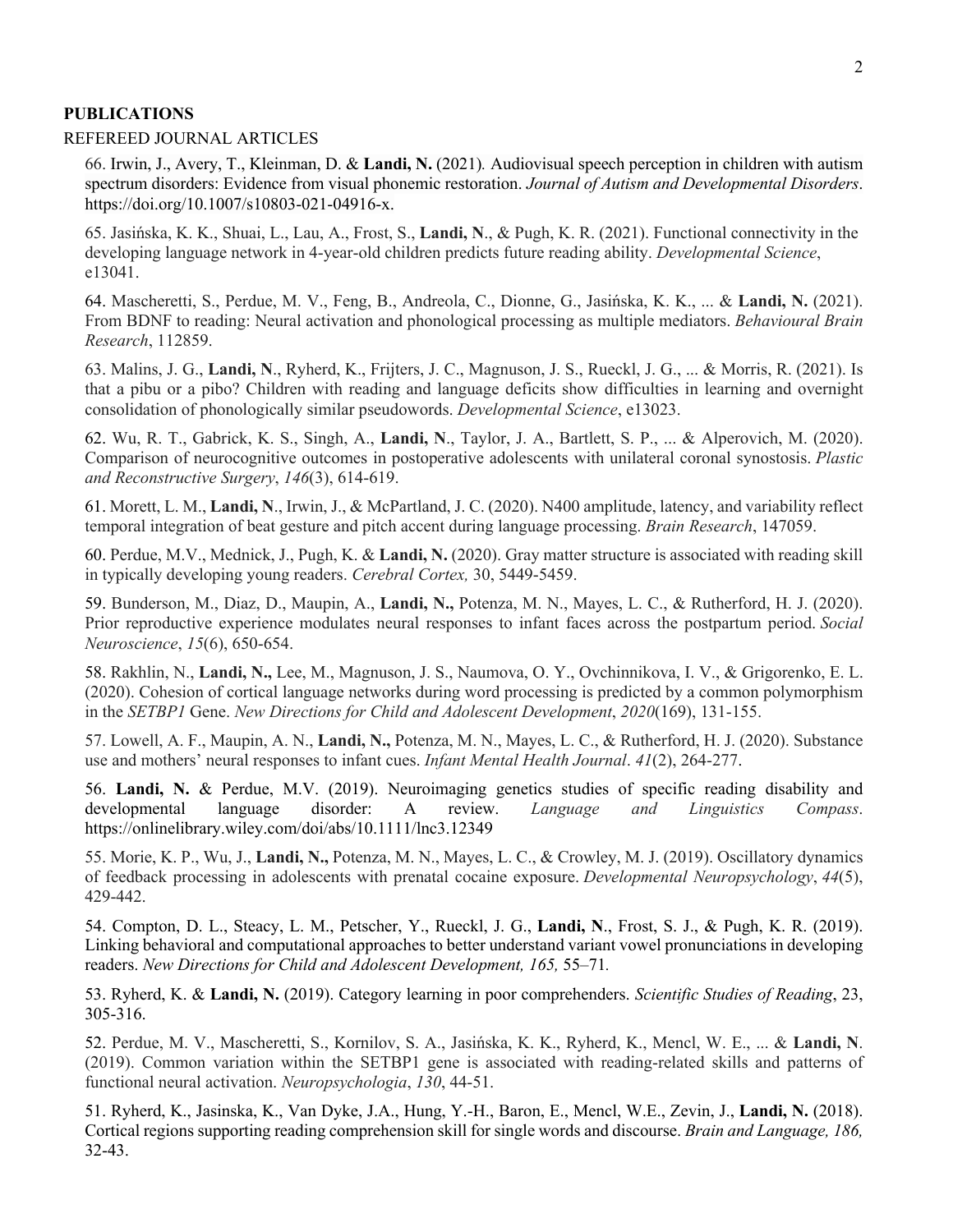50. Hung, Y. H., Frost, S. J., Molfese, P., Malins, J. G., **Landi, N.,** Mencl, W. E., ... & Pugh, K. R. (2018). Common neural basis of motor sequence learning and word recognition and its relation with individual differences in reading skill. *Scientific Studies of Reading*, 1-12.

49. Wang, X., Fu, R., Xia, X., Chen, X., Wu, H., **Landi, N.,** ... & Cong, F. (2018). Spatial properties of mismatch negativity in patients with disorders of consciousness. *Neuroscience Bulletin*, *34*(4), 700-708.

48. Chuang, C., Rolison, M., Yang, J. F., Brooks, E. D., Hashim, P. W., Travieso, R., Terner, J., Steinbacher, D.M., **Landi, N**. Stavropoulos, K.K.M., & Mayes, L. C. (2018). Normalization of speech processing after whole-vault cranioplasty in sagittal synostosis. *Journal of Craniofacial Surgery*, *29*(5), 1132-1136.

47. Malins, J. G., Pugh, K. R., Buis, B., Frost, S. J., Hoeft, F., **Landi, N.,** ... & Sevcik, R. (2018). Individual differences in reading skill are related to trial-by-trial neural activation variability in the reading network. *Journal of Neuroscience*, 0907-17.

46.Hong, T., Shuai, L., Frost, S. J., **Landi, N.,** Pugh, K. R., & Shu, H. (2018). Cortical responses to Chinese phonemes in preschoolers predict their literacy skills at school age. *Developmental Neuropsychology*, 1-14.

45.Morie, K. P., Wu, J., **Landi, N**., Potenza, M. N., Mayes, L. C., & Crowley, M. J. (2018). Feedback processing in adolescents with prenatal cocaine exposure: An electrophysiological investigation. *Developmental Neuropsychology*, *43*(3), 183-197.

44.Maupin, A. N., Rutherford, H. J., **Landi, N**., Potenza, M. N., & Mayes, L. C. (2019). Investigating the association between parity and the maternal neural response to infant cues. *Social Neuroscience*, 14, 214-225.

43.Hämäläinen, J., **Landi, N.,** Loberg, O., Lohvansuu, K., Pugh, K., & Leppänen, P. H. (2018). Brain event-related potentials to phoneme contrasts and their correlation to reading skills in school-age children. *International Journal of Behavioral Development*, *42*(3), 357-372.

42.**Landi, N.,** Malins, J. G., Frost, S. J., Magnuson, J.S., Molfese, P., Ryherd, K., Rueckl,J.G., Mencl,W.E. & Pugh, K. R. (2018). Neural representations for newly learned words are modulated by overnight consolidation, reading skill, and age. *Neuropsychologia*, *111,*133-144.

41.Earle, F. S., **Landi, N.**, & Myers, E. B. (2018). Adults with language impairment fail to consolidate speech sounds during sleep. *Neuroscience Letters, 666, 58-63.*

40.Irwin, J., Avery, T., Brancazio, L., Turcios, J., Ryherd, K., & **Landi, N.** (2018). Electrophysiological indices of audiovisual speech perception: Beyond the McGurk effect and speech in noise. *Multisensory Research,* 31, 39- 56.

39. **Landi, N.**, Avery, T., Wu, J., Crowley, M. J., & Mayes, L. C. (2017). Prenatal cocaine exposure impacts language and reading into late adolescence: Behavioral and ERP evidence. *Developmental Neuropsychology*. *6, 369-386.*

38.Turcios, J., Cook, B., Irwin, J., Rispoli, T., **Landi, N.** (2017). A familiarization protocol facilitates participation of children with ASD in electrophysiological research. *Journal of Visualized Experiments.* 

37.Irwin, J., Avery, T., Brancazio, L., Turcios, J., & **Landi, N.** (2017). Electrophysiological indices of audiovisual speech perception in the broader autism phenotype. *Brain Sciences. 7*(6), 60.

36.Harwood, V., Preston, J., Grela, B., Roy, D., Harold, O., Turcios, J., Andrada, K., & **Landi, N.** (2017). Electrophysiology of perception and processing of phonological information as indices of toddlers' language performance. *Journal of Speech Language and Hearing Research*, 1-13.

35.Jasińska, K. K., Molfese, P. J., Kornilov, S. A., Mencl, W. E., Frost, S. J., Lee, M., Pugh, K.R., Grigorenko, E. & **Landi, N.** (2017). The *BDNF* Val<sup>66</sup>Met polymorphism is associated with structural neuroanatomical differences in young children: Implications for cognitive development. *Behavioural Brain Research, 328, 48-56*.

34.**Landi, N.**, & Ryherd, K. (2017). Understanding specific reading comprehension deficit: A review. *Language and Linguistics Compass*, *11*(2).

33.Rutherford, H. J., Maupin, A. N., **Landi, N.**, Potenza, M. N., & Mayes, L. C. (2017). Current tobacco-smoking and neural responses to infant cues in mothers. *Parenting*, *17*(1), 1-10.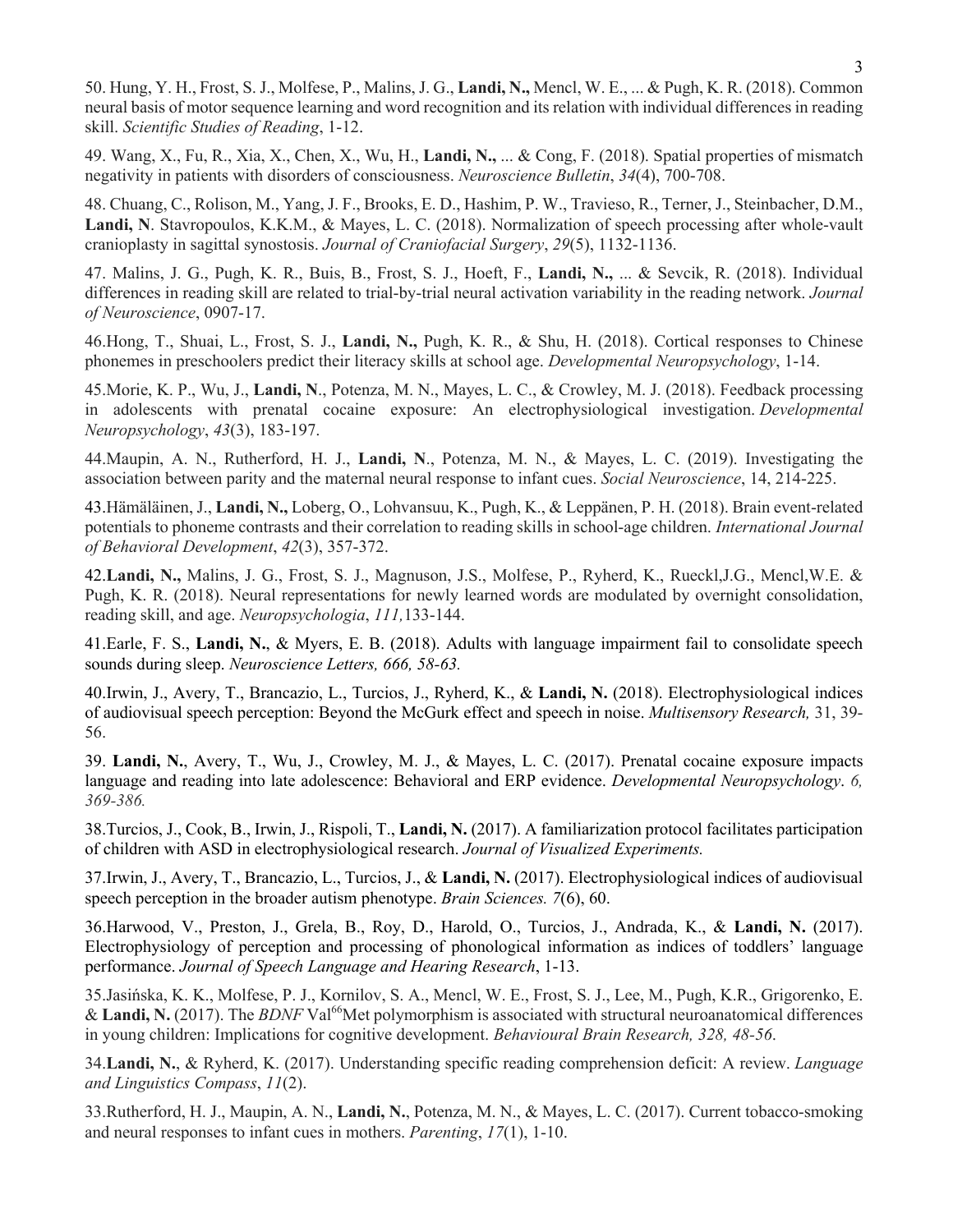32.Earle, F. S., **Landi, N.**, & Myers, E. B. (2017). Sleep duration predicts behavioral and neural differences in adult speech sound learning. *Neuroscience Letters*, *636*, 77-82.

31.Rutherford, H. J., Maupin, A. N., **Landi, N.**, Potenza, M. N., & Mayes, L. C. (2017). Parental reflective functioning and the neural correlates of processing infant affective cues. *Social Neuroscience*, *12*(5), 519-529.

30.Jasińska, K., Kornilov, S., Molfese, P., Frost, S., Lee, M., Mencl, W. E., Pugh, K. R., Grigorenko, E., & **Landi, N.** (2016). The *BDNF* Val<sup>66</sup>Met polymorphism influences reading ability and patterns of neural activation in children. *PLoS ONE, 11*(8), e0157449.

29.Breen, M., Kaswer, L., Van Dyke, J. A., & **Landi, N.** (2016). Imitated prosodic fluency predicts reading comprehension ability in good and poor high school readers. *Frontiers in Psychology, 7*.

28.Preston, J. L., Molfese, P. J., Frost, S. J., Mencl, W. E., Fulbright, R. K., Hoeft, F., **Landi, N.**, Shankweiler, D., & Pugh, K.R. (2016). Print-speech convergence predicts future reading outcomes in early readers. *Psychological Science*, *27*(1), 75-84.

27.Hashim, P. W., Brooks, E. D., Persing, J. A., Reuman, H., Naples, A., Travesio, R., Terner, J., Steinbacher, D., **Landi, N.**, Mayes, L. C., & McPartland, J. (2015). Direct brain recordings reveal impaired neural function in infants with single-suture craniosynostosis: A future modality for guiding management? *The Journal of Craniofacial Surgery, 26*(1), 60-63. *\*There is a mistake in this manuscript, the speech stimuli are Hindi, not English.*

26.Kornilov, S. A., Magnuson, J. S., Rakhlin, N., **Landi, N.**, & Grigorenko, E. L. (2015). Lexical processing deficits in children with developmental language disorder: An event-related potentials study. *Development and Psychopathology, 27*, 459-476.

25.Diehl, J. J., Frost, S. J., Sherman, G., Mencl, W. E., Kurian, A., Molfese, P., **Landi, N.**, Preston, J., Soldan, A., Fulbright, R. K., Rueckl, J., Seidenberg, M. S., Hoeft, F., & Pugh, K. R. (2014). Neural correlates of language and non-language visuospatial processing in adolescents with reading disability. *NeuroImage, 101*, 653-666.

24.Kornilov, S. A., **Landi, N.**, Rakhlin, N., Fang, S-Y., Grigorenko, E. L., & Magnuson, J. S. (2014). Attentional but not pre-attentive neural measures of auditory discrimination are atypical in children with developmental language disorder. *Developmental Neuropsychology*, *39*, 543-567.

23.Preston, J. L., Molfese, P. J., Gumkowski, N., Sorcinelli, A., Harwood, V., Irwin, J., & **Landi, N.** (2014). Neurophysiology of speech differences in childhood apraxia of speech. *Developmental Neuropsychology, 39,* 385- 403*.*

22.Hashim, P., Travieso, R., Persing, J., Coffman, M., Mukerji, C., Naples, A., Tillman, R., Terner, J., **Landi, N.**, Patel, A., Steinbacher, D., Mayes, L., & McPartland, J. (2014). Brain electrophysiology reveals intact processing of speech sounds in deformational plagiocephaly. *Plastic and Reconstructive Surgery, 133,* 835e-841e. *\*There is a mistake in this manuscript, the speech stimuli are Hindi, not English.*

21.Pugh, K. R., Frost, S. J., Rothman, D. L., Mason, G. M., Del Tufo, S., Molfese, P. J., Mencl, W. E., Grigorenko, E., **Landi, N.**, Preston, J. L., Jacobsen, L., Hoeft, F., Seidenberg, M., & Fulbright, R. K. (2014). Glutamate and choline levels predict individual differences in reading ability in emergent readers. *The Journal of Neuroscience, 34*, 4082-4089*.* 

20.Preston, J. L., Molfese, P., Mencl, W. E., Frost, S. J., Hoeft, F., Fulbright, R. K., **Landi, N.**, Grigorenko, E. L., Seki, A., Felsenfeld, S., & Pugh, K. R. (2014). Structural brain differences in school-age children with residual speech sound errors. *Brain and Language, 128*(1), 25-33*.* 

19.Preston, J. L., Brick, N., & **Landi, N.** (2013). Ultrasound biofeedback treatment for persisting childhood apraxia of speech. *American Journal of Speech-Language Pathology, 22*(4), 627-643.

18.Pugh, K. R., **Landi, N.**, Preston, J. L., Mencl, W. E., Austin, A., Sibley, D., Fulbright, R. K., Seidenberg, M. S., Grigorenko, E., Constable, R. T., Molfese, P., & Frost, S. J. (2013). The relationship between phonological and auditory processing and brain organization in beginning readers. *Brain and Language, 25,* 173-183*.* 

17.**Landi, N.**, Frost, S. J., Mencl, W. E., Sandak, R., & Pugh, K. R. (2013). Neurobiological bases of reading comprehension: Insights from neuroimaging studies of word-level and text-level processing in skilled and impaired readers. *Reading and Writing Quarterly, 29,* 145-167*.*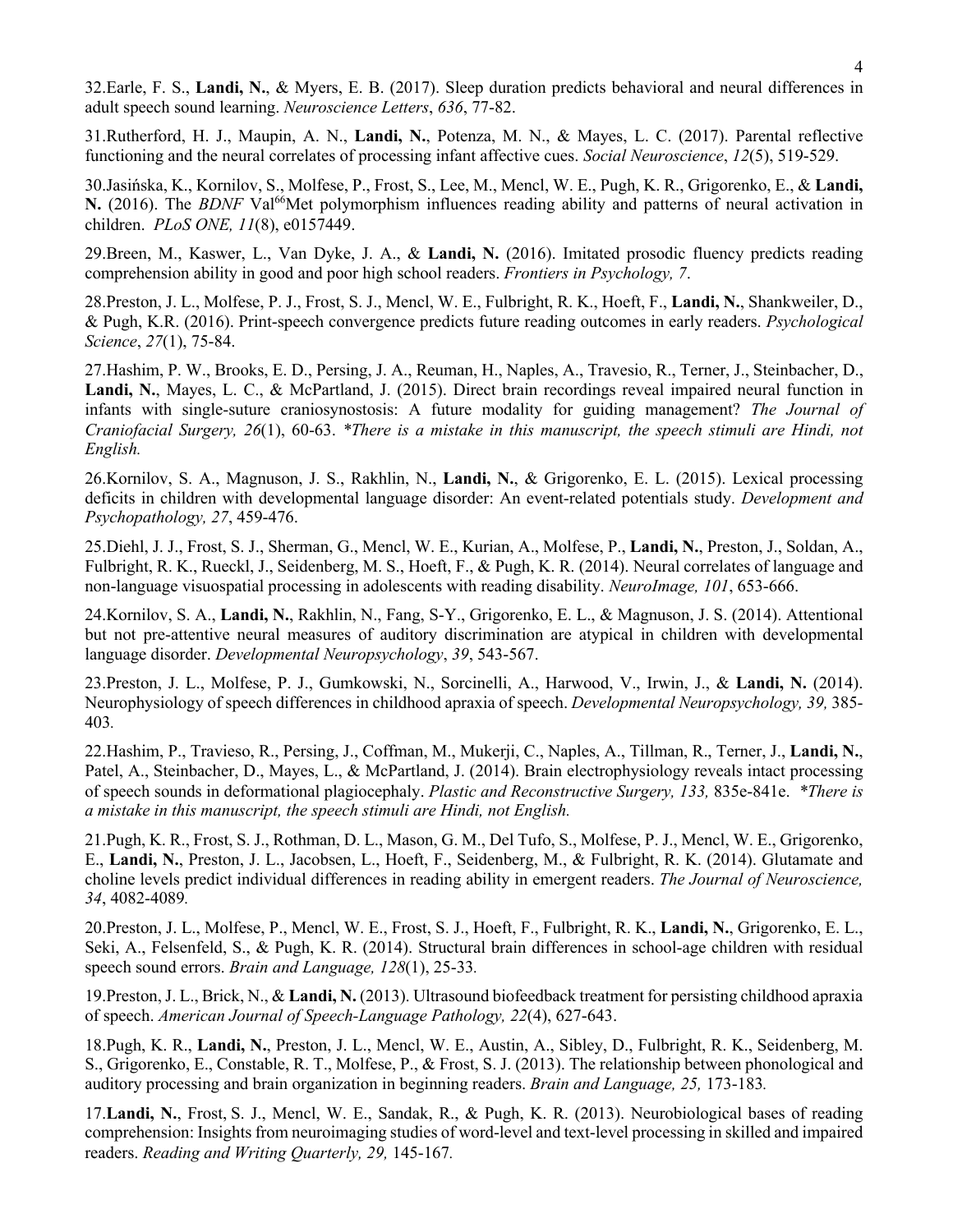16.**Landi, N.**, Frost, S. J., Mencl, W. E., Preston, J. L., Jacobsen, L. K., Lee, M., Yrigollen, C., Pugh, K. R., & Grigorenko, E. L. (2013). The *COMT* Val/Met polymorphism is associated with reading-related skills and consistent patterns of functional neural activation. *Developmental Science, 16*(1), 13-23*.*

15. Preston, J. L., Felsenfeld, S. F., Frost, S. J., Mencl, W. E., Fulbright, R. K., Grigorenko, E., **Landi, N.,** & Pugh, K. R. (2012). Functional brain activation differences in school-age children with speech sound errors: Speech and print processing. *Journal of Speech Language and Hearing Research, 55*(4), 1068-1082*.*

14.Montoya, J. L., **Landi, N.**, Kober, H., Worhunsky, P. D., Rutherford, H. J. V., Mencl, W. E., Mayes, L. C., & Potenza, M. N. (2012). Regional brain responses in nulliparous women to emotional infant stimuli. *PlosOne, 7*(5), e36270.

13.Gulhan Ercan-Sencicek, A.., Davis Wright, N. R., Frost, S. J., Fulbright, R. K., Felsenfeld, S., Hart, L., **Landi, N.,** Mencl, W. E., Sanders, S. J., Pugh, K. R., State, M. W., & Grigorenko, E. (2012). Searching for Potocki-Lupski syndrome phenotype: A patient with language impairment and no autism. *Brain and Development, 34*(8), 700- 703.

12.**Landi, N.**, Crowley, M. J., Wu, J., Bailey, C., & Mayes, L. C. (2012). Deviant ERP response to spoken nonwords among adolescents exposed to cocaine in utero. *Brain and Language, 120*(3), 209-216*.*

11.**Landi, N.**, Montoya, J., Kober, H., Rutherford, H. J. V., Mencl, W. E., Worhunsky, P. D., Potenza, M. N., & Mayes, L. C. (2011). Maternal neural responses to infant cries and faces: Relationships with substance use. *Frontiers in Psychiatry*. *\* There is a mistake in one the published tables, please see the linked correction*.

10.Palejev, D., Hwang, W., **Landi, N.**, Eastman, M., Frost, S., Fulbright, R., Kidd, J. R., Kidd, K. R., Mencl, W. E., Yrigollen, C., Pugh, K. R., & Grigorenko, E. (2011). An application of the elastic net for an endophenotype analysis. *Behavior Genetics*, *41*(1), 120-124.

9.Skiba, T., **Landi, N.**, Wagner, R., & Grigorenko, E. (2011). In search of the perfect phenotype: An analysis of linkage and association studies of reading and reading-related processes. *Behavior Genetics, 41*(1), 6-30.

8. Preston, J. L., Frost, S., Mencl, W. E., Fulbright, R. K., **Landi, N.**, Grigorenko, E., Jacobsen, L., & Pugh, K. R. (2010). Early and late talkers: School-age language, literacy, and neuro-linguistic differences. *Brain, 133,* 2185- 2195.

7.**Landi, N.**, Mencl, W. E., Frost, S. J., Sandak, R., Chen,H., & Pugh, K. R.(2010). An fMRI study of multimodal semantic and phonological processing in reading disabled adolescents. *Annals of Dyslexia, 60*(1), 102-121*.*

6.**Landi, N.** (2010). An examination of the relationship between reading comprehension, higher-level and lowerlevel reading sub-skills in adults. *Reading and Writing, 23*(6), 701-717*.* 

5.Frost, S. J., **Landi, N.**, Mencl, W. E., Sandak, R., Fulbright, R. K., Tejada, E. T., ... & Pugh, K. R. (2009). Phonological awareness predicts activation patterns for print and speech. *Annals of Dyslexia*, *59*(1), 78-97.

4.Bauer, L. M., Olheiser, E. L., Altarriba, J., & **Landi, N.** (2009). Word type effects in false recall: Concrete, abstract, and emotion word critical lures. *The American Journal of Psychology, 122*(4), 469-481*.* 

3.Pugh, K. R., Frost, S. J., Sandak, R., **Landi, N.**, Rueckl, J. G., Constable, R. T., Seidenberg, M., Fulbright, R., Katz, L., & Mencl, W. E. (2008). Effects of stimulus difficulty and repetition on printed word identification: An fMRI comparison of non-impaired and reading-disabled adolescent cohorts. *Journal of Cognitive Neuroscience*, *20*(7), 1146-1160.

2.**Landi, N.**, & Perfetti, C. A. (2007). An electrophysiological investigation of semantic and phonological processing in skilled and less skilled comprehenders. *Brain and Language, 102*(1), 30-45*.*

1.**Landi, N.**, Perfetti, C. A., Bolger, D. J., Dunlap, S., & Foorman, B. R. (2006). The role of discourse context in developing word representations: A paradoxical relation between reading and learning. *Journal of Experimental Child Psychology, 94*(2), 114-133.

#### BOOK CHAPTERS, PROCEEDINGS & COMMENTARY

19. Barbot, B., Hein, S., Trentacosta, C., Beckmann, J. F., Bick, J., Crocetti, E., ... & Ponguta, L. A. (2020). Manifesto for new directions in developmental science. *New directions for child and adolescent development.*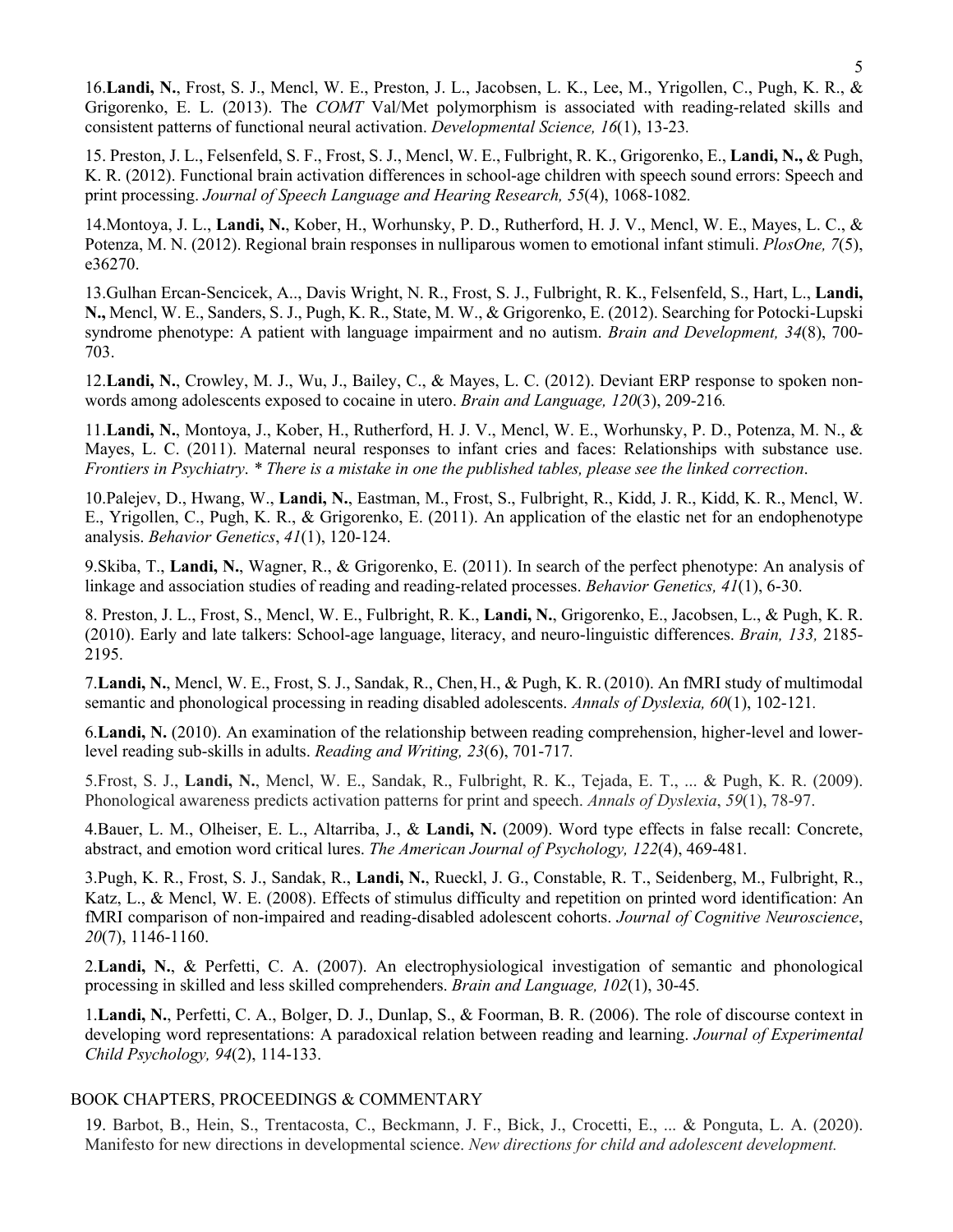18. **Landi, N**., Ashton, G., Coyne-Green, A., Kleinman, D., Sarles-Wittlesey, H., Roberts, P., Blair, N., Pugh, K.R. & Hoeft, F. (2019). What's the promise of in-school neuroscience? *International Dyslexia Association Examiner.*

17. Jasinska, K., & **Landi, N.** (2019). Dyslexia and its neurobiological basis. In G. de Zubicaray & N. Schiller (Eds.), *The Oxford Handbook of Neurolinguistics* (pp. 626-646). New York: Oxford University Press.

16. **Landi, N.** (2019) Imaging genetics approaches to the study of dyslexia: Promises and challenges. In D. Compton, J. Washington & P. McCardle (Eds.). *Dyslexia 101: Revisiting Etiology, Diagnosis, Treatment, and Policy* (pp 20-30). Baltimore: Brookes Publishing*.*

15. Shuai, L., Frost, S. **Landi, N.** Mencl, W.E., & Pugh K. R. (2019). Neurocognitive models of skilled and impaired reading from a cross-language perspective. In L. Verhoven & C. Perfetti (Eds.) *Developmental Dyslexia across Languages and Writing Systems* (pp. 227-306). Cambridge: Cambridge University Press.

14.**Landi, N**. & Cutting, L.E. (2017). Global Approaches to Early Learning Research and Practice: Integrative Commentary. *New Directions for Child and Adolescent Development, 158*, 105-114.

13.**Landi, N.** (2017). Reading skill and the Geschwind-Galaburda hypothesis: An integrative commentary. In A. Galaburda, N. Gaab, F. Hoeft, & P. McCardle (Eds.), *Dyslexia and Neuroscience: The Geschwind-Galaburda Hypothesis, 30 Years Later* (pp. 199-205). Baltimore, Maryland: Brookes Publishing.

12.Irwin, J., Avery, T., Turcios, J., Brancazio, L., Cook, B., & **Landi, N.** (2017). Atypical phonemic discrimination but not audiovisual speech integration in children with autism and the broader autism phenotype. In Ouni, S., Davis, C., Jesse, A. & Beskow, C. (Eds). Proceedings of the 14th International Conference on Auditory-Visual Speech Processing (AVSP2017), Stockholm, Sweden. KTH, D2.S6.3. ISSN 2308-975X (online).

11.Kurian, A., Preston, J., Frost, S. J., **Landi, N.**, Mencl, W. E., Molfese, P., Fulbright, R. K., Rueckl, J. G., & Pugh, K. R. (in press). The neurocognitive basis of language in reading disability: More than just a phonological deficit. In G. Eden (Ed.), *The Wiley Handbook on the Cognitive Neuroscience of Developmental Dyslexia*. Hoboken, NJ: John Wiley & Sons, Ltd.

10.Jasinska, K., Frost, S., Molfese, P., **Landi, N.**, Mencl, W. E., Rueckl, J. G., & Pugh, K. R. (2016). Neuroimaging perspectives on skilled and impaired reading and the bilingual experience. In A. Khateb & I. Bar-Kochva (Eds.), *Brain, Mind and Fluency* (pp. 25-49). Cham, Switzerland: Springer International Publishing.

9.Van Dyke, J., & **Landi, N.** (2016). The development of reading comprehension skill: Processing and memory. In E. Bavin & L. Naigles (Eds.), *The Cambridge Handbook of Child Language, 2nd Edition* (pp. 740-761)*.*  Cambridge: Cambridge University Press.

8.Pugh, K. R., Frost, S. J., **Landi, N.**, Preston, J., Mencl, W. E., & Rueckl, J. G. (2013). Neuroimaging studies of reading disabilities: Toward brain-based learning models. In B. Miller, L. Cutting, & P. McCardle (Eds.), *Unraveling the Behavioral, Neurobiological, and Genetic Components of Reading Comprehension* (pp. 167-174). Baltimore: Paul Brookes Publishing.

7.**Landi, N.** (2013). Learning to read words: Understanding the relationship between reading ability, lexical quality, and reading context. In M. Britt, S. Goldman, & J-F. Rouet (Eds.), *Reading: From Words to Multiple Texts* (pp. 17- 33). Routledge: Taylor & Francis Group.

6.Sandak, R., Frost, S. J., Rueckl, J. G., **Landi, N.**, Mencl, W. E., Katz, L., & Pugh, K. R. (2012). How does the brain read words? In M. Spivey, M. Joanisse, & K. McRae (Eds.), *The Cambridge Handbook of Psycholinguistics*  (pp. 218- 235). New York, NY: Cambridge University Press.

5.Pugh, K. R., Frost, S. F., Sandak, R., **Landi, N.**, Moore, D., Della Porta, G., Rueckl, J., & Mencl, W. E. (2010). Mapping the word reading circuitry in skilled and disabled readers. In P. Cornelissen, P. Hansen, M. Kringelback, & K. Pugh (Eds.), *The Neural Basis of Reading* (pp. 281-305). Oxford, UK: Oxford University Press.

4.McCardle, P., **Landi, N.**, & Pugh, K. (2009). Introduction: How children learn to read - Current issues and new directions in the integration of cognition, neurobiology, and genetics of reading and dyslexia research and practice. In P. McCardle & K. Pugh (Eds.), *How Children Learn to Read: Current Issues and New Directions in the Integration of Cognition, Neurobiology, and Genetics of Reading and Dyslexia Research and Practice* (xxviixxxiii). New York: Taylor-Francis.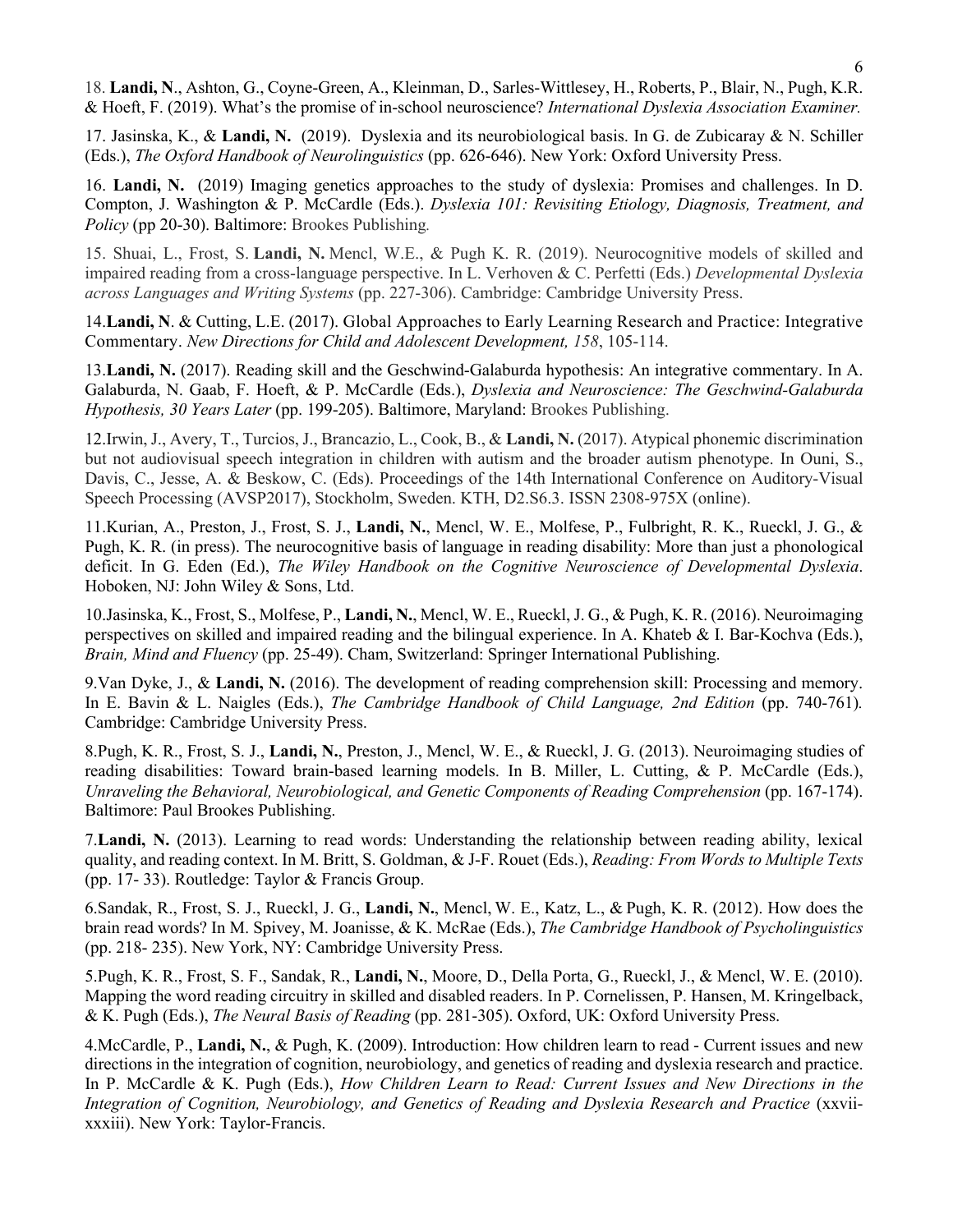3.Frost, S., Sandak, R., Mencl, W. E., **Landi, N.**, Rueckl, J. G., Katz, L., & Pugh, K. R. (2009). Mapping the word reading circuitry in skilled and disabled readers. In P. McCardle & K. Pugh (Eds.), *How Children Learn to Read: Current Issues and New Directions in the Integration of Cognition, Neurobiology and Genetics of Reading and Dyslexia Research and Practice* (3-19). New York: Taylor-Francis.

2. Frost, S. J., Sandak, R., Mencl, W. E., **Landi, N.**, Moore, D., Della Porta, G., Rueckl, J. G., Katz, L., & Pugh, K. R. (2008). Neurobiological and behavioral studies of skilled and impaired word reading. In E. Grigorenko & A. Naples (Eds.), Single-Word Reading: Biological and Behavioral Perspectives (pp. 355-376). Mahwah: Lawrence Erlbaum Associates, Publishers.

1. Perfetti, C. A., **Landi, N.**, & Oakhill, J. V. (2005). The acquisition of reading comprehension skill. In M. Snowling & C. Hume (Eds.), *The Science of Reading: Handbook of Reading Research* (pp. 227-247). Oxford: Blackwell Publishing.

## **PRESENTATIONS**

### SYMPOSIA & CONFERENCES ORGANIZED

**Landi, N.** (Chair) (2022, June). Bridging educational practice and neuroscience to study developmental language disorders: a review of neuroimaging approaches. To be held at the International Mind Brain and Education Society, Montreal, CA.

Cowen, C., **Landi, N.** & Pugh, K. (Chairs) (2019, November). *Inaugural Sherman neuroscience and education symposium*. Symposium conducted at the 2019 meeting of the International Dyslexia Association, Portland, OR.

**Landi, N.** & Gaab, N. (Chairs) (2019, July). *Neural correlates of early reading development: Evidence from longitudinal neuroimaging studies*. Symposium conducted at the 26th annual meeting of the Society for the Scientific Study of Reading, Toronto, CA.

**Landi, N.** (Organizer, Chair) (2017, October). *3rd Meeting of the New England Research on Dyslexia Society (NERDY)*. University of Connecticut, Storrs, CT.

**Landi, N**. (Chair) (2017, July). *Multimodal explorations of linguistic processes in poor comprehenders*. Symposium conducted at the  $24<sup>th</sup>$  annual meeting of the Society for the Scientific Study of Reading, Halifax, CA. Norton, E., & **Landi, N.** (Chairs) (2015, July). *Neurobiology, neurochemistry and genetics of dyslexia.* Symposium conducted at the 22nd annual meeting of the Society for the Scientific Study of Reading, Big Island, HI.

**Landi, N.** (Chair) (2013, November*). New directions in cognitive neuroscience research on dyslexia*. Symposium conducted at the 2013 annual meeting of the International Dyslexia Association, New Orleans, LA.

**Landi, N.** (Chair) (2009, June). *Neuroimaging studies of reading ability: Functional and structural measures of neural plasticity in learning and development*. Symposium conducted at the 16th annual meeting of the Society for the Scientific Study of Reading, Boston, MA.

### INVITED TALKS & KEYNOTES

**Landi, N.** (2019, December). *Predicting learning outcomes in schools*. Talk presented at the Windward School, New York, NY.

**Landi, N.** (2019, November). *The Promise of in-school neuroscience: An initial report on two collaboratives*. Talk presented at the 2019 meeting of the International Dyslexia Association, Portland, OR.

**Landi, N.** (2019, June). *Using EEG to track intervention outcomes.* Talk presented at the IGNITE Center Summer Institute, AIM Academy, Philadelphia, PA.

**Landi, N**. (2019, June). *Imaging genetics studies of reading*. Keynote address given at the annual meeting of the Symposium on Research in Child Language Development, Madison, WI

**Landi, N**. (2019, April). *Genetics of dyslexia: An overview*. Keynote address given at the annual meeting "Diversity in Dyslexia" of the Association of Orton-Gillingham Practitioners and Educators, White Plains, New York.

**Landi, N.** (2018, October). *ERP correlates of early language*. Talk presented at the annual meeting of the Society for Psychophysiological Research, Quebec City, Quebec, CA.

**Landi, N.** (2018, June). *Imaging genetics studies of dyslexia: Promises and challenges.* Talk presented at The Dyslexia Foundation Extraordinary Brain Symposium, Cathedral Peak, South Africa.

**Landi, N.** (2018, April). *Students who can decode but not comprehend, what are they missing?* Talk presented at EASTConn continuing education series, EASTConn, Hampton, CT.

**Landi, N.** & Irwin, J. (2018, April). *Audiovisual processing and integration of speech in children with autism and*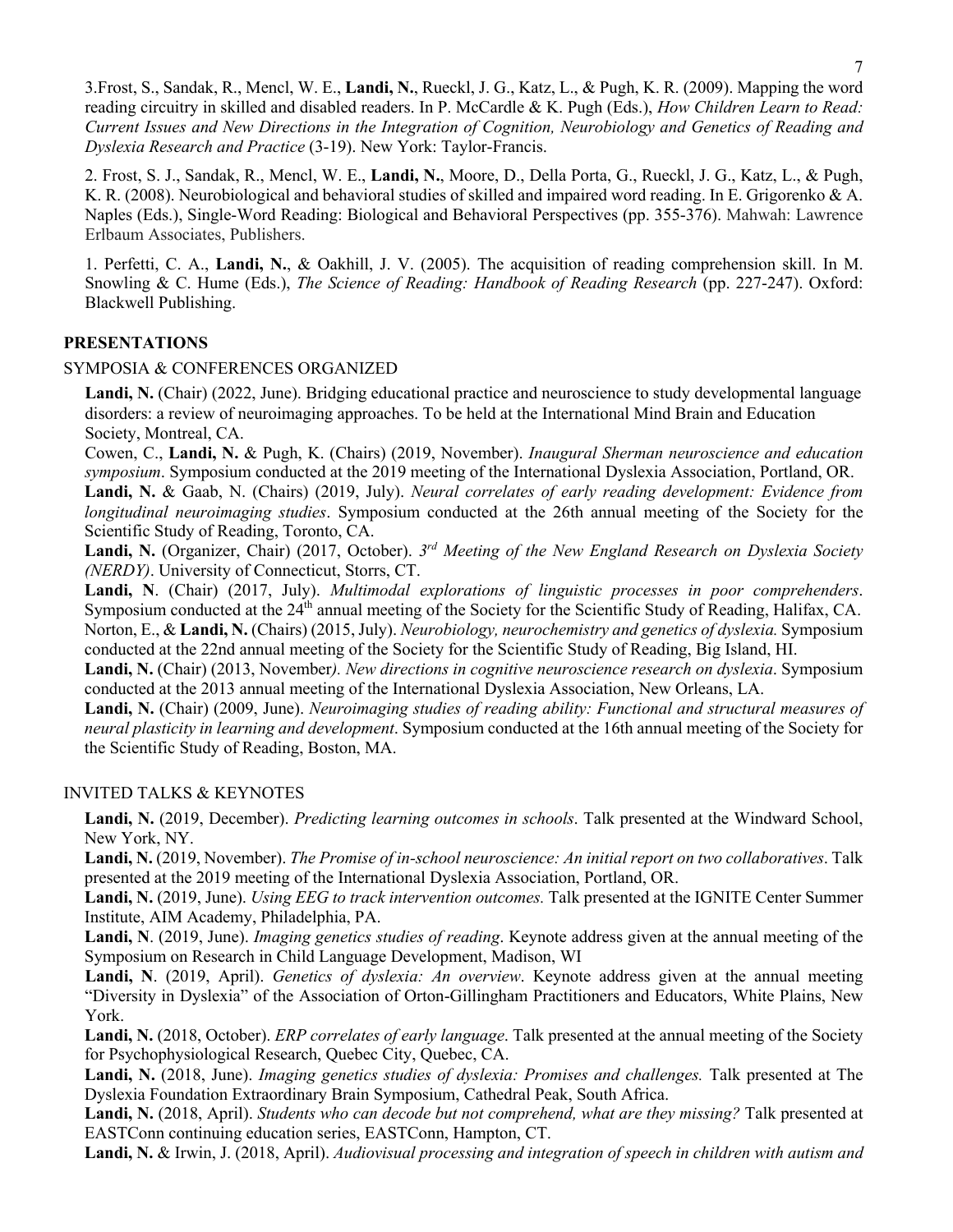*the broader autism phenotype.* Talk presented at the Current Issues in Neuroscience Series, Department of Biobehavioral Sciences, Teachers College, Columbia University, New York, NY.

**Landi, N.** (2017, March). *Environmental impacts on neurodevelopment: Implications for language learning.* Talk presented at the UCSF Symposium on Biological and Environmental Factors that Impact Multilingualism/Literacy Acquisition, San Francisco, CA.

**Landi, N.** (2016, March). *Why is reading comprehension hard, when decoding is easy? How a multimodal approach can elucidate the underlying mechanisms of specific comprehension impairment.* Talk presented at the Columbia University Seminar on Language & Cognition, New York, NY.

**Landi, N.** (2015, November). *Variation in BDNF and COMT is associated with neural structure and function in and children's language and reading skills.* Talk presented at the Boston University Communication Disorders Colloquium, Boston, MA.

Jasinska, K. & **Landi, N.** (2014, July). *Common but impactful genetic polymorphisms in COMT & BDNF are associated strongly with reading and related skills and associated patterns of neural activity.* Talk presented at the 21st Annual Meeting of the Society for the Scientific Study of Reading.

**Landi, N.** (2014, April). *Common but impactful genetic polymorphisms on COMT and BDNF impact reading skill, evidence from behavioral and brain data.* Talk presented at the Haskins Laboratories, pre-CNS International Cross Language Symposium, New Haven, CT.

**Landi, N.** (2013, August). *Reading and language impairments, behavioral, neuroimaging and genetic perspectives*. Talk presented at the International Dyslexia Association Annual Meeting, Southern Connecticut State University, New Haven, CT.

**Landi, N.** (2013, May). *Reading and language impairments, behavioral, neuroimaging and genetic perspectives*. Talk presented at the University of Massachusetts, Amherst, MA.

**Landi, N.** (2012, November). *Studies of reading and language impairment, from low-level to high-level deficits*. Talk presented at the City University of New York Graduate Center, New York, NY.

**Landi, N.** (2012, October). *Landi lab research*. Talk presented at the 1st Annual Conference of the New England Dyslexia Research Group, Harvard University, Boston, MA.

**Landi N. (**2012, May). *Difficult to discriminate, but not easy to discriminate deviant MMN response predicts reading performance in young children*. Talk presented at the 6th Annual Conference on Mismatch Negativity (MMN) and its Clinical and Scientific Application, City University of New York, New York, NY.

**Landi, N.** (2012, March). *Studies of reading and language impairment, from low-level to high-level deficits*. Talk presented at the Haskins Next Generations Speaker Series, New Haven, CT.

**Landi, N.** (2011, July). *Learning to read words: Understanding the relationship between reading ability, lexical quality, and reading context*. Talk presented at the Society for Text and Discourse, Poitiers, France.

**Landi, N.** (2011, March). *Using cognitive neuroscience methods to uncover language and reading anomaly.* Talk presented at the University of Connecticut Annual Language Festival, Storrs, CT.

**Landi, N.** (2009, March). *Using fMRI to investigate specific reading disability in adolescents*. Talk presented at the Center for Cognitive Sciences Colloquium, University of Minnesota, Minneapolis, MN.

### CONFERENCE PRESENTATIONS: NATIONAL/INTERNATIONAL (SELECTED)

Gaw, N., Lancaster, H., Perdue, M., Grigorenko, E., **Landi, N**., Li, J. (2020, November). Bayesian Integration of Genetics, Imaging, And Behavior Data of Reading (Dis)ability. Talk presented at the 2020 INFORMS Annual Meeting Conference). Perdue, M.V., Mahaffy, K., Vlahcevic, K., Wolfman, E., Erbeli, F., Richlan, F., & **Landi, N**. (2020, October). Differences in brain activation following reading intervention: A meta-analysis. Poster presented at the 12th Annual Meeting of the Society for the Neurobiology of Language (Virtual Conference). Mahaffy, K., Perdue, M.V., Vlahcevic, K., Wolfman, E., Erbeli, F., Richlan, F., & **Landi, N**. (2020, October). Reading Intervention Duration and Brain Activation Changes Before and After Treatment: A meta-regression study. Poster presented at the 12th Annual Meeting of the Society for the Neurobiology of Language (Virtual Conference).

Kleinman, D., Campanelli, L., Agrawal, V., Van Dyke, J., & **Landi, N.** (2020, October). Better readers show larger N400 effects during naturalistic listening. Presented at the twelfth meeting of the Society for the Neurobiology of Language (Virtual Conference).

Harwood, V., Preston, J., Baron, A., Kleinman, D., & **Landi, N.** (2020, October). Electrophysiological indicates of phonemic discrimination relate to receptive and expressive language skills in young children. Presented at the twelfth meeting of the Society for the Neurobiology of Language (Virtual Conference).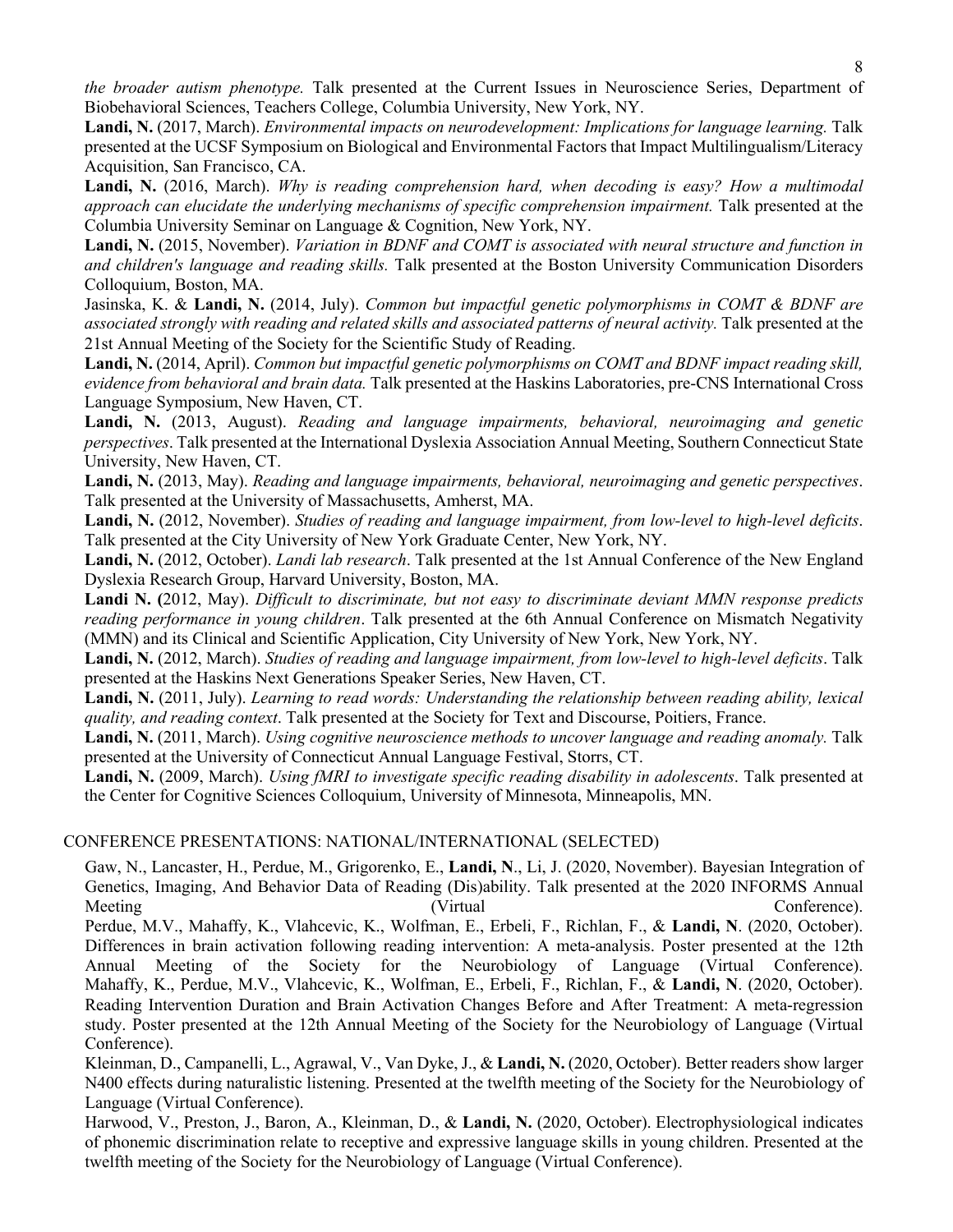Koirala, N., Perdue, M.V., Xing, Su., Grigorenko, E., **Landi, N.** (2020, October). Neurites orientation dispersion is associated with reading skill. Presented at the  $12<sup>th</sup>$  meeting of the Society for the Neurobiology of Language (Virtual Conference).

Perdue, M.V., Su, X., Koirala, N., Agrawal, V. & **Landi, N**. (2020, September) Relationships between gray matter structure and reading ability in a large, diverse sample: Testing age- and sex-specific effects (Abstract ID: 131616). Poster presented at the 2020 Flux Virtual Congress.

Koirala, N., Perdue, M.V., Grigorenko, E., **Landi, N.** (2020, June). Effect of dMRI data quality on diffusion measures in children. Presented at the Organization for Human Brain Mapping annual meeting (Virtual Conference).

Mascheretti, S., Perdue, M., Feng, B., Andreola, C., Dionne, G., Jasińska, K.K., Pugh, K.R., & **Landi, N.** (2020, July). From BDNF to reading: The mediation role of patterns of neural activation and phonology. Poster abstract accepted to the Annual Meeting of the Society for the Scientific Study of Reading, Newport Beach, CA, USA (Conference canceled; abstracts posted online).

Perdue, M.V., Mednick, J., Pugh, K.R. & **Landi, N**. (2019, August). Associations between cortical surface structure and reading related skills. Poster presented at the annual meeting of the Society for the Neurobiology of Language, Helsinki, FI.

Perdue, M.V., Mednick, J., Pugh, K.R. & **Landi, N**. (2019, July). Cortical structure is associated with later reading skills in beginning readers. Talk presented at the 26th annual meeting of the Society for the Scientific Study of Reading, Toronto, CA.

Jaskinska, K., Shuai, S., Lau, A., Mulder, H., Frost, S., **Landi, N**. & Pugh, K.R. (2019, July). Functional connectivity in the developing language network predicts later reading ability. Talk presented at the 26th annual meeting of the Society for the Scientific Study of Reading, Toronto, CA.

Irwin, J., Avery, T., Brancazio, L., Tarbell, N., Rooney, V., Murphy, J. & **Landi, N**. (2019, April). Audiovisual speech perception in children with ASD: The Listening to Faces Lab. Poster, Focus on Autism conference, Karolinska Institute, Stockholm, Sweden.

Ryherd, K., Hurwitz, L., Franzén, S., **Landi, N.,** Myers, E. *Students Show Less Progress on Online Learning Program Before and After Recess.* (2019, March,). Poster presented at the Biennial Meeting of the Society for Research in Child Development, Baltimore, MD.

Ryherd, K., Hurwitz, L., Schechter, R., **Landi, N.,** Myers, E. *Variability in Log-in Time Predicts Progress on Personalized Learning Software.* (2019, March). Poster presented at the Biennial Meeting of the Society for Research in Child Development, Baltimore, MD.

Irwin, J. Avery, T., Turcios, J., Cook, B., Brancazio, L., McPartland, J. & **Landi, N.** (2018, May). Atypical Influence of Visible Speech in Children with ASD. Annual Meeting of the International Society for Autism Research. Rotterdam, Netherlands.

Giovannone, N., Fitzroy, A. B., Richie, R., Jasińska, K., Wood, S., **Landi, N.,** Coppola, M. & Breen, M. (2018, November). Prosodic phrase boundary processing in native signers of ASL. Poster presented at the 59th Annual Meeting of the Psychonomic Society, New Orleans, LA.

Campanelli, L., **Landi, N.,** Van Dyke, J.A. (2018, September). Syntactic and Semantic processing in poor comprehenders: Evidence from eye-tracking and computational modeling. Poster presented at the 24<sup>th</sup> Annual Conference on Architectures and Mechanisms for Language Processing. Berlin, Germany, Sept 6-8.

**Landi, N.** Kaswer, L.Ryherd, K., Campanelli, L., Van Dyke, J.A., Krivocapic, J. & Breen, M. (2018, July). *Use of prosodic cues is impaired in poor comprehenders.* Poster presented at the 25<sup>th</sup> Annual Meeting of the Society for the Scientific Study of Reading, Brighton, UK.

Ryherd, K., Johns, C., Jahn, A., Van Dyke, D., & **Landi, N**. (2017, November). *Structural brain differences in good and poor comprehenders identified through a regression-based quantitative method*. Poster presented at the  $9<sup>th</sup>$  Annual Meeting of the Society for the Neurobiology of Language, Baltimore, MD.

Irwin, J. Avery, T. Turcios, J. Brancazio, L., Cook, B. & **Landi, N**. (2017, November). *Atypical Phonemic Discrimination but not Audiovisual Speech Integration in Children with the Broader Autism Phenotype, Autism,*  and Speech Sound Disorders. Poster presented at the 9<sup>th</sup> Annual Meeting of the Society of Neurobiology of Language, Baltimore, Maryland.

**Landi, N.** (2017, July). *From genes to brain to reading: Common genetic variation in BDNF and COMT genes is associated with neural activation patterns and children's reading-related skills.* Talk presented at the 24<sup>th</sup> Annual Meeting of the Society for the Scientific Study of Reading, Halifax, NS.

\* *In the program as: Brain endophenotypes and imaging genetics (Grigorenko, E.).*

Breen, M. Kaswer, L., Van Dyke, J.A. & **Landi, N**. (2017, July). *Imitated prosodic fluency predicts reading*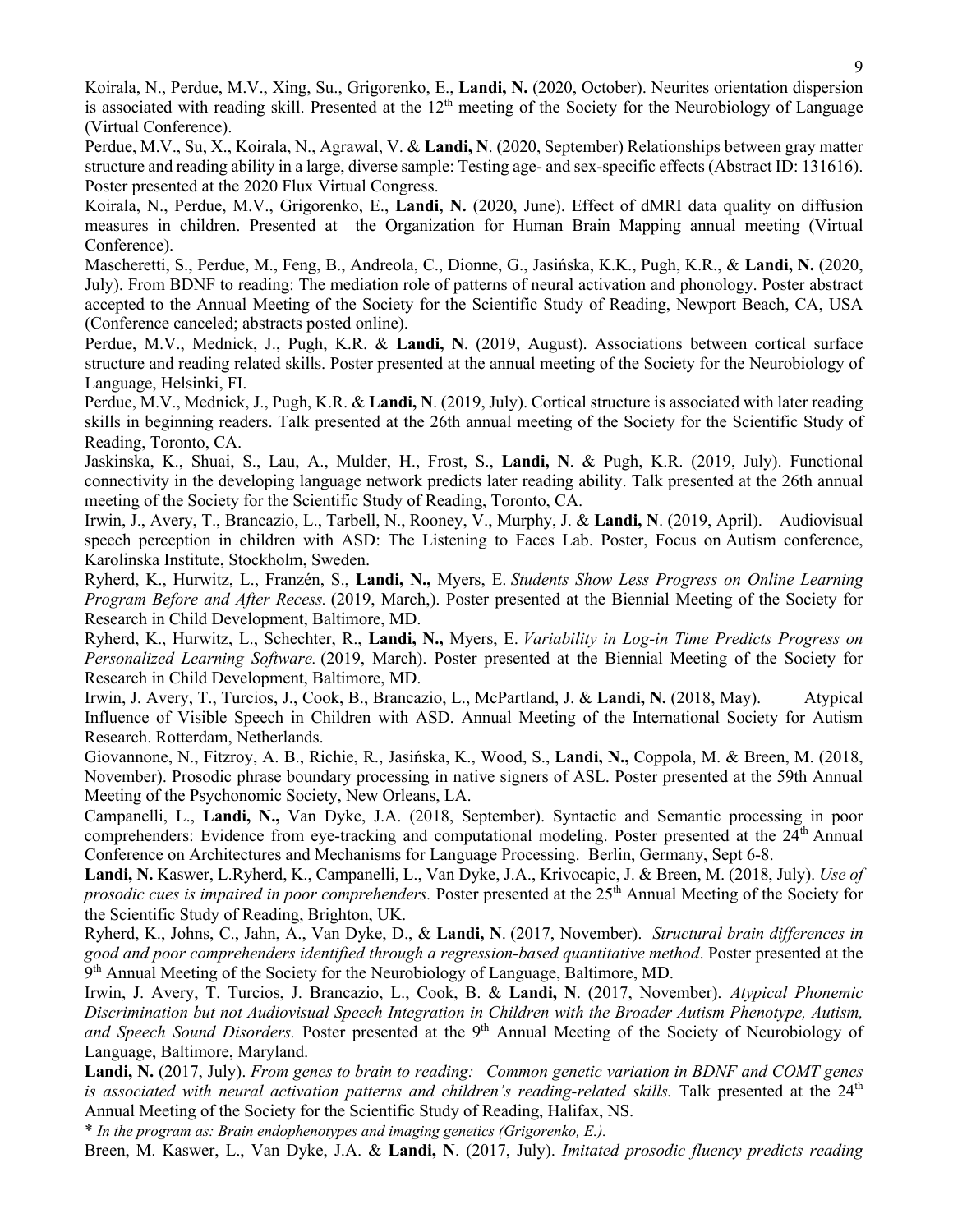*comprehension in good and poor high school readers.* Talk presented at the 24<sup>th</sup> annual meeting of the Society for the Scientific Study of Reading, Halifax, NS.

Johns, C., Lewis, A., Van Dyke, J.A. & **Landi, N**. (2017, July) *Mechanisms of discourse coherence in good and poor comprehenders*. Talk presented at the 24<sup>th</sup> Annual meeting of the Society for the Scientific Study of Reading, Halifax, NS.

Ryherd, K. & **Landi, N.** (2017, July) *Characterizing novel word and concept learning in poor comprehenders*. Talk presented at the 24<sup>th</sup> Annual meeting of the Society for the Scientific Study of Reading, Halifax, NS.

Van Dyke, J.A., Matsuki, K. & **Landi, N.** (2017, July) *Poor comprehenders' sensitivity to semantic and syntactic*  distractors during dependency formation. Talk presented at the 24<sup>th</sup> Annual meeting of the Society for the Scientific Study of Reading, Halifax, NS.

**Landi, N**., Ryherd, K., Jaskinska, K., Hung, Y., Baron, E., Mencl, W.E., Cutting, L. & Zevin, J. (2017, July). *Cortical networks supporting reading comprehension skill for single words and passages.* Talk presented at the 24<sup>th</sup> Annual meeting of the Society for the Scientific Study of Reading, Halifax, NS.

Perdue, M., Kornilov, S., Jasinska, K., Ryherd, K., Mencl, W.E., Pugh, K.R., Grigorenko, E. & **Landi, N.** (2017, June). *Reading related skills and brain structure are associated with variation in the SETBP1 gene.* Poster presented at the 24th Annual meeting of the Society for the Scientific Study of Reading, Halifax, NS.

Jasinska, K., Shuai, L., Lau, A., **Landi, N.** & Pugh, K.R. (2017, June). *Using Psychophysiological Interaction (PPI) analyses with functional Near Infrared Spectroscopy (fNIRS) neuroimaging to predict children's reading abilities.* Poster presented at the Annual meeting of the Organization for Human Brain Mapping, Vancouver, BC. Morett L.M., **Landi N.,** Irwin J., McPartland J.M. (2017, May). *The hands have it: neural activity during beat gesture-speech integration in ASD.* Poster presented at the 16th Annual meeting of the International Forum for Autism Research, San Francisco, CA.

Jaskinska, K., Shuai, S., Lau, A., Mulder, H., **Landi, N.**, Pugh, K. (2017, April). *Neural connectivity during language processing in 4 year-old predicts later reading ability.* Poster presented at the 2017 Biennial Meeting of the Society for Research in Child Development, Austin, TX.

Irwin, J., Avery, T., Turcios, J., Brancazio, L., & **Landi, N.** (2016, December). *A method for understanding audiovisual speech integration: Implications for children with ASD.* Poster presented at the Joint Acoustical Society of America and Acoustical Society of Japan, Honolulu, HI.

Lasto, C., Cook, B., Irwin, J., Avery, T., & **Landi, N.** (2016, November). *Audio-visual speech perception in autism: A behavioral and neurobiological correlational study.* Poster presented at the Annual Meeting of the American Speech and Hearing Association, Philadephia, PA.

Hudson, N. S., **Landi, N.**, & Cutting, L. E. (2016, July). *Word Learning in good and poor comprehenders: A distinct learning profile for children with S-RCD.* Poster presented at the 23rd Annual Meeting of the Society for the Scientific Study of Reading, Porto, Portugal.

Ryherd, K., Hung, Y-H., Baron, E., Jasinska, K., Mencl, W. E., & **Landi, N.** (2016, April). *Individual differences*  in activation and functional connectivity across modality and processing level. Poster presented at the 23rd Annual Meeting of the Cognitive Neuroscience Society, New York, NY.

Lau, A., Jasinska, K., Shuai, L., Bortfeld, H., **Landi, N.**, & Pugh, K. (2016, April). *Functional near infrared spectroscopy (fNIRS) investigation of emerging reading pathways in children with poor phonological awareness.* Poster presented at the 23rd Annual Meeting of the Cognitive Neuroscience Society, New York, NY.

Jasinska, K., Molfese, P., Kornilov, S., Mencl, E., Frost, S., Lee, M., Pugh, K., Grigorenko, E., & **Landi, N.** (2016, April). *The BDNF Val66Met polymorphism is associated with structure and function in the developing brain with implications for children's cognitive abilities.* Poster presented at the 23rd Annual Meeting of the Cognitive Neuroscience Society, New York, NY.

Mencl, W. E., Frost, S., Rothman, D., Hoeft, F., Ryherd, K., **Landi, N.**, Molfese, P., Grigorenko, E., Jacobsen, L., Seidenberg, M., Fulbright, R., & Pugh, K. (2015, October). *Glutamate and choline levels predict individual differences in reading ability.* Poster presented at the 7th Annual Meeting of the Society for the Neurobiology of Language, Chicago, IL.

**Landi, N.**, Malins, J., Frost, S., Magnuson, J., Rueckl, J. G., Mencl, W. E., & Pugh, K. R. (2015, October). *Neural evidence for cortical consolidation after a period of offline sleep*. Poster presented at the 7th Annual Meeting of the Society for the Neurobiology of Language, Chicago, IL.

Kornilov, S., **Landi, N.**, Lee, M., Magnuson, J., & Grigorenko, E. (2015, October). *Cohesion of cortical language networks in the alpha EEG band during word processing is predicted by a common polymorphism in the SETBP1 gene.* Poster presented at the 7th Annual Meeting of the Society for the Neurobiology of Language, Chicago, IL. (Awarded the SNL *Postdoctoral Merit Award* for outstanding abstract).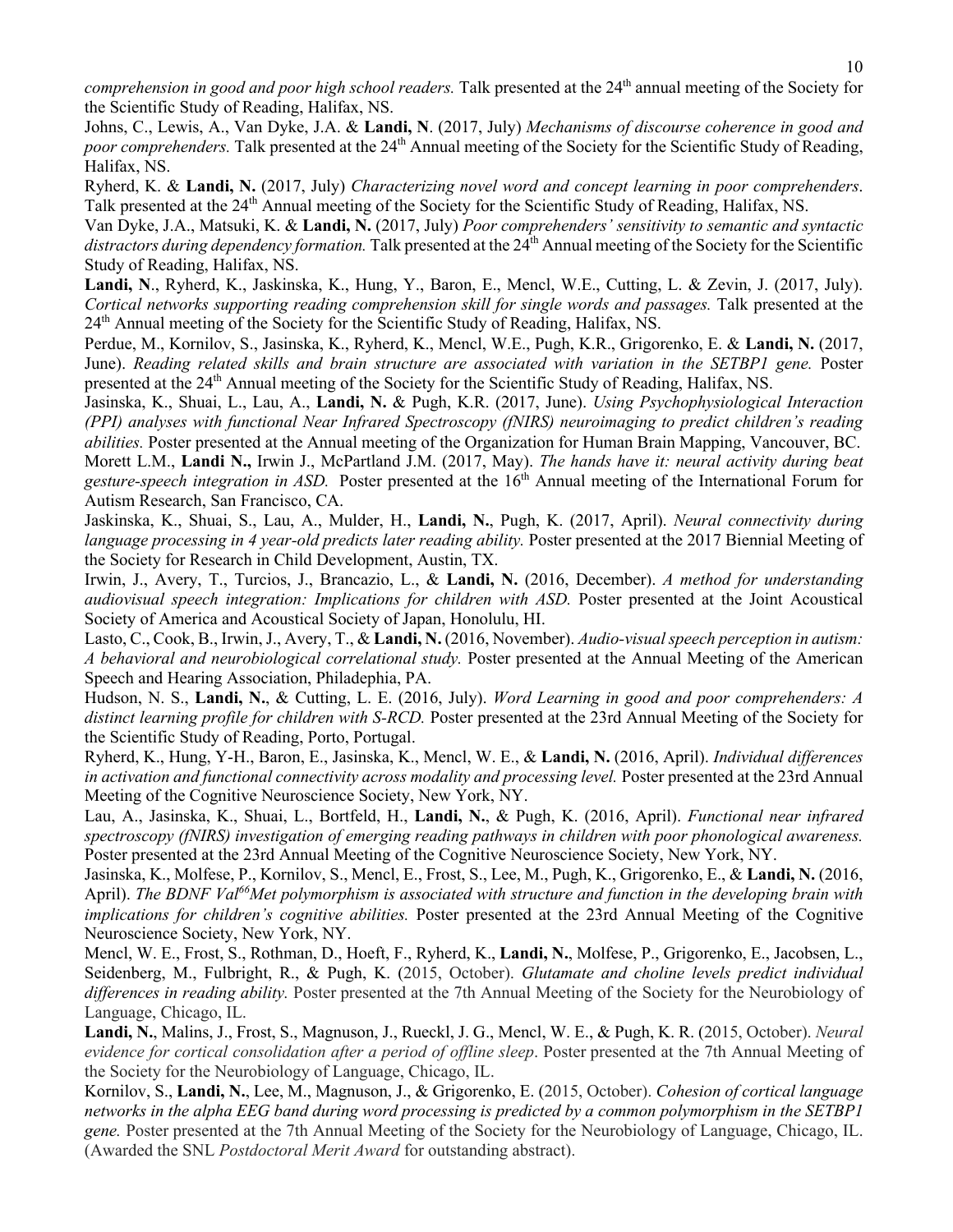Irwin, J., Brancazio, L., Turcios, J., Avery, T., & **Landi, N.** (2015, October). *A method for assessing audiovisual speech integration: Implications for children with ASD.* Poster presented at the 7th Annual Meeting of the Society for the Neurobiology of Language, Chicago, IL.

Harold, O. I., Kurian, A. M., & **Landi, N.** (2015, October). *N300 and P300 responses are associated with reading ability in children.* Poster presented at the 7th Annual Meeting of the Society for the Neurobiology of Language, Chicago, IL.

Ryherd, K., Baron, E., Jasinska, K., Mencl, W. E., & **Landi, N.** (2015, October). *Reading comprehension ability and semantic activation to single words and discourse: An fMRI partial least squares analysis.* Poster presented at the 7th Annual Meeting of the Society for the Neurobiology of Language, Chicago, IL.

**Landi, N.** (2015, July). *Differential functional activation in speech/language areas associated with auditory lexical learning as a function of sleep consolidation.* Talk presented at the 22nd Annual Meeting of the Society for the Scientific Study of Reading, Big Island, HI.

Avery, T., Gumkowski, N., Wu, J., Mayes, L., & **Landi, N.** (2015, May). *Prenatal cocaine exposure continues to modulate reading and language skills into late adolescence: Evidence fr om behavioral and ERP data.* Poster presented at the 27th Association for Psychological Science Annual Convention, New York, NY.

Harold, O. I., Gumkowski, N. M., Kurian, A. M., & **Landi, N.** (2015, May). *Altered N300 and P300 responses in reading disabled children.* Poster presented at the 27th Association for Psychological Science Annual Convention, New York, NY.

Ryherd, K., Baron, E., Jasinska, K., Mencl, W. E., & **Landi, N.** (2015, May). *Neural activation of semantic networks contributes to reading comprehension skill.* Poster presented at the 27<sup>th</sup> Association for Psychological Science Annual Convention, New York, NY.

Jasińska, K., Parbhu, B., Shaw, K., **Landi, N.**, Bortfeld, H., & Pugh, K. (2015, March). *Neural representations of spoken and written language during emergent literacy*. Poster presented at the Society for Research in Child Development, Philadelphia, PA.

Earle, F. S, Myers, E. B., Gumkowski, N., & **Landi, N.** (2015, March). *Changes to neural sensitivity before and after overnight consolidation of phonetic training is absent in adults with language-based disorders*. Poster presented at the 22nd Annual Meeting of the Cognitive Neuroscience Society, San Francisco, CA.

Cuevas, K., Bryant, L., **Landi, N.**, & Irwin, J. R.(2014, November). *Functional connectivity during audio-visual speech integration: Comparisons between TD children and children with ASD*. Poster presented at the International Society for Developmental Psychobiology, Washington, D.C.

**Landi, N.**, Frost, S. J., Molfese, P. J., Magnuson, J., Sharoh, D., Preston, J., Mencl, W. E., & Pugh, K. R. (2014, April). *Differential functional activation in language areas associated with learning as a function of consolidation*. Poster presented at the 21st Annual Meeting of the Cognitive Neuroscience Society, Boston, MA.

**Landi, N.**, Kornilov, S., Molfese, P., Jasinska, K., Lee, M., Mencl, W. E., Hoeft, F., Pugh, K. R., & Grigorenko, E. (2014, April). *Common but impactful genetic polymorphisms in COMT & BDNF are associated with reading and related skills and associated patterns of neural activation*. Poster presented at the 21st Annual Meeting of the Cognitive Neuroscience Society, Boston, MA.

Kornilov, S., Magnuson, J., Rakhlin, N., Grigorenko, E., & **Landi, N.** (2014, April). *Phonological and lexicalsemantic event related potentials are atypical in children with developmental language disorders*. Poster presented at the 21st Annual Meeting of the Cognitive Neuroscience Society, Boston, MA.

Del Tufo, S., Frost, S. J., Molfese, P., Fulbright, R. K., Rothman, D., Mason, G. F., Preston, J. L., **Landi, N.**, Mencl, W. E., Hoeft, F., Grigorenko, E., & Pugh, K. R. (2014, April). *Neurochemical basis of reading ability in emergent readers*. Poster presented at the 21st Annual Meeting of the Cognitive Neuroscience Society, Boston, MA.

Molfese, P., Bogaerts, L., Frost, S., Mencl, W. E., Rueckl, J. G., **Landi, N.**, & Pugh, K. R. (2014, April). *Investigating neural correlates of implicit memory and reading ability.* Poster presented at the 21st Annual Meeting of the Cognitive Neuroscience Society, Boston, MA.

Magnuson, J., Frost, S., **Landi, N.**, Molfese, P., Sharoh, D., Rueckl, J., Preston, J., Mencl, W. E., & Pugh, K. R. (2014, April). *A crucial role for phonological inhibition in auditory referential word learning: Evidence from an artificial lexicon paradigm*. Poster presented at the 21st Annual Meeting of the Cognitive Neuroscience Society, Boston, MA.

Sorcinelli, A., Irwin, J., Gumkowski, N., Brancazio, L., Preston, J., & **Landi, N.** (2013, May). *Diminished audiovisual speech integration for children with autism spectrum disorders*. Poster presented at the 25th Association for Psychological Science Annual Convention, Washington, D.C.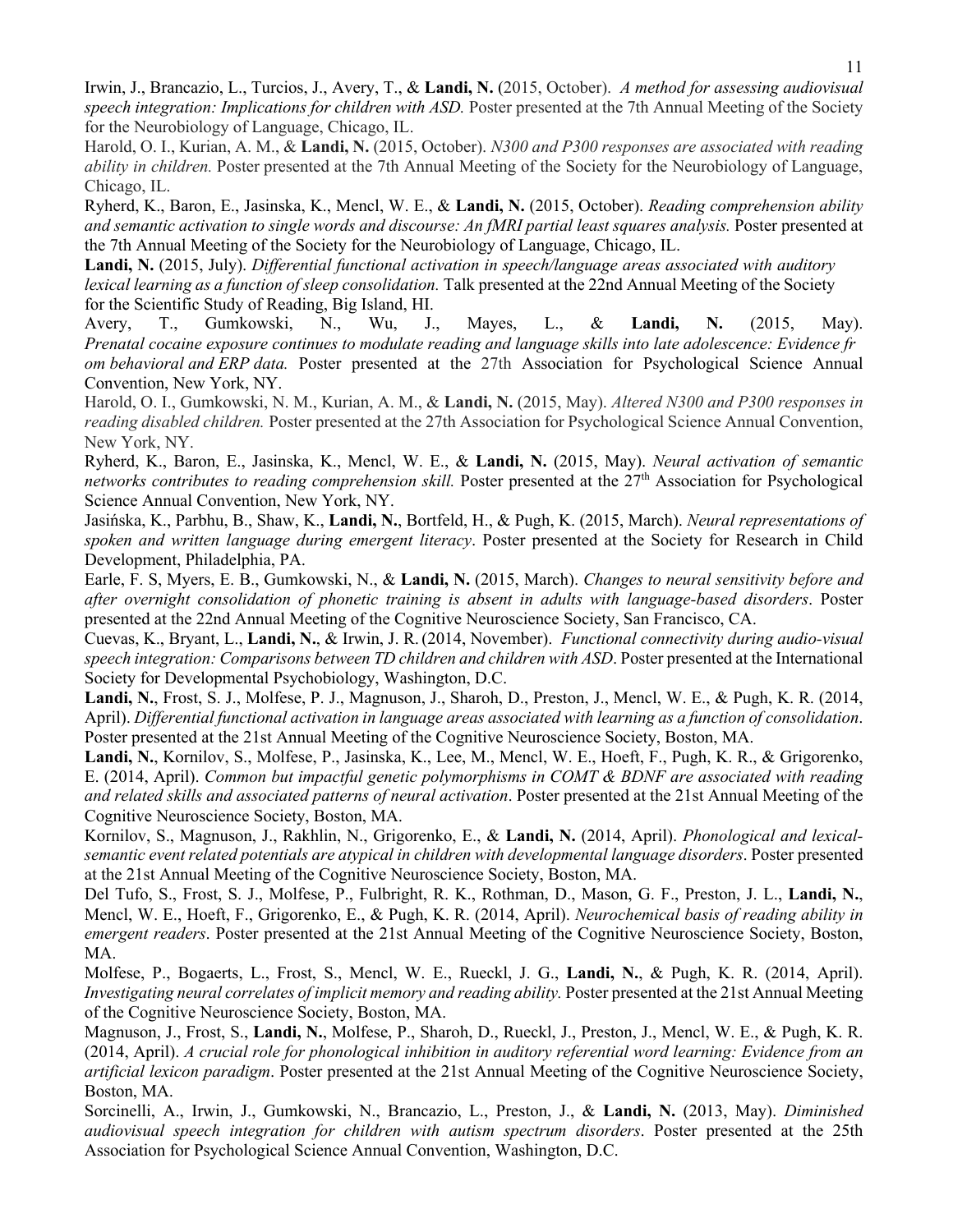Hashim, P., Cofman, N., Mukerji, R., Tillman, D., Naples, A., Perszyk, D., Righi, G., Terner, J. S., Travieso, R., Steinbacher, D., **Landi, N.**, Mayes, L. C., Persing, J. A., & McPartland, J. C. (2013, May). *Specificity of atypical neural development for language in infants at risk for ASD*. Poster presented at the International Meeting for Autism Research, San Sebastian, Spain.

Kornilov, S., **Landi, N.**, Rakhlin, N., Grigorenko, E., & Magnuson, J. (2012, October). *Atypical simple tone discrimination and processing in children with developmental language impairment*. Talk presented at the Neurobiology of Language Conference, San Sebastian, Spain.

**Landi, N.** (2012, July). *COMT Val/Met polymorphism is associated with reading related skills and related patterns of functional neural activation.* Talk presented at the 19th Annual Meeting of the Society for the Scientific Study of Reading, Montreal, Canada.

Irwin, J., **Landi, N.**, Brancazio, L., Kennedy, A., & Grohman, E. (2011, July). *An ERP investigation of auditory and audiovisual speech in children with autism spectrum disorders*. Talk presented at the Conference of the International Association for Child Language, Montreal, Canada.

Seipel, B., Clinton, V. E., van den Broek, P., O'Brien, E., & **Landi, N.** (2010, August). *Examination of global text and local text coherence utilizing EEG.* Poster presented at the 20th Annual Meeting of the Society of Text and Discourse, Chicago, IL.

**Landi, N.**, Mencl, W. E., Worhunsky, P., Jiansong, X., Erbe, J., Irwin, J. R., Topf, J., Potenza, M. N., & Mayes, L. C. (2009, October). *fMRI and EEG measures of adult processing of infant emotion*. Poster presented at the Annual Meeting of the Society for Neuroscience, Chicago, IL.

Seipel, B., Clinton, V., van den Broek, P., Olman, C., O'Brien, E., & **Landi, N**. (2009, June). *Monitoring global coherence using fMRI*. Poster presented at the 16th Annual Meeting of the Society for the Scientific Study of Reading, Boston, MA.

**Landi, N.**, Frost, S. J., Mencl, W. E., Sandak, R., & Pugh, K. R. (2009, June). *An fMRI comparison of reading disabled adolescents with and without general cognitive difficulty*. Poster presented at the 16th Annual Meeting of the Society for the Scientific Study of Reading, Boston, MA.

**Landi, N.**, Mencl, W. E., Erbe, J., Potenza, M. N., Irwin, J. R., Topf, J., & Mayes, L. C. (2009, March)*. Functional cortical activation associated with processing of infant emotional state*. Poster presented at the 16th Annual Meeting of the Cognitive Neuroscience Society, San Francisco, CA.

Schleisman, K., Olson, M., Ahneman, K., Ryan, R., **Landi, N.**, & Marsolek, C. (2009, March). *Does long-term semantic priming actually reflect anti-priming?* Poster presented at the 16th Annual Meeting of the Cognitive Neuroscience Society, San Francisco, CA.

Erbe, J., **Landi, N.**, Irwin, J., Mencl, E., Topf, J., Potenza, M., & Mayes, L. (2009, March)*. EEG measures of adult response to infant emotion*. Poster presented at the 16th Annual Meeting of the Cognitive Neuroscience Society, San Francisco, CA.

Frost, S., Mencl, W. E., Sandak, R., **Landi, N.**, Fulbright, R., Jacobsen, L., Grigorenko, E., Constable, R. T., & Pugh, K. (2008, June). *Relating phonological awareness to brain activation patterns for reading*. Talk presented at the 15th Annual Meeting of the Society for the Scientific Study of Reading, Ashville, NC.

Frost, S. J., Mencl, W. E., Sandak, R., **Landi, N.**, Chen, H., & Pugh, K. R. (2007, June). *Relating phonological awareness to modality lexicality and pronounceability effects in beginning readers: An fMRI study.* Poster presented at the Annual Meeting of the Organization for Human Brain Mapping, Chicago, IL.

**Landi, N.**, Mencl, W. E., Frost, S. J., Sandak, R., Chen, H., & Pugh, K. R. (2007, June). *fMRI comparisons of multimodal semantic and phonological processing in reading disabled and non-impaired adolescent readers.* Poster presented at the Annual Meeting of the Organization for Human Brain Mapping, Chicago, IL.

**Landi, N.**, Mencl, W. E., Frost, S. J., Sandak, R., Chen, H., & Pugh, K. R. (2006, November). *fMRI comparisons of multimodal semantic and phonological processing in reading disabled and non-impaired adolescent readers.* Poster presented at the Annual Meeting of the Psychonomic Society, Houston, TX.

**Landi, N.** (2006, June). *Behavioral and electrophysiological investigations of semantic processing in skilled and less-skilled comprehenders*. Talk presented at the Annual Meeting of the Society for the Scientific Study of Reading, Vancouver, BC.

**Landi, N.**, & Perfetti, C. A. (2004, April). *The role of phonology in accessing meaning: An ERP investigation.* Poster presented at the Annual Meeting of the Cognitive Neuroscience Society, San Francisco, CA.

**Landi, N.** (2003, June). *Phonological activation and skill differences in reading.* Poster presented at the Annual Meeting of the Society for the Scientific Study of Reading, Boulder, CO.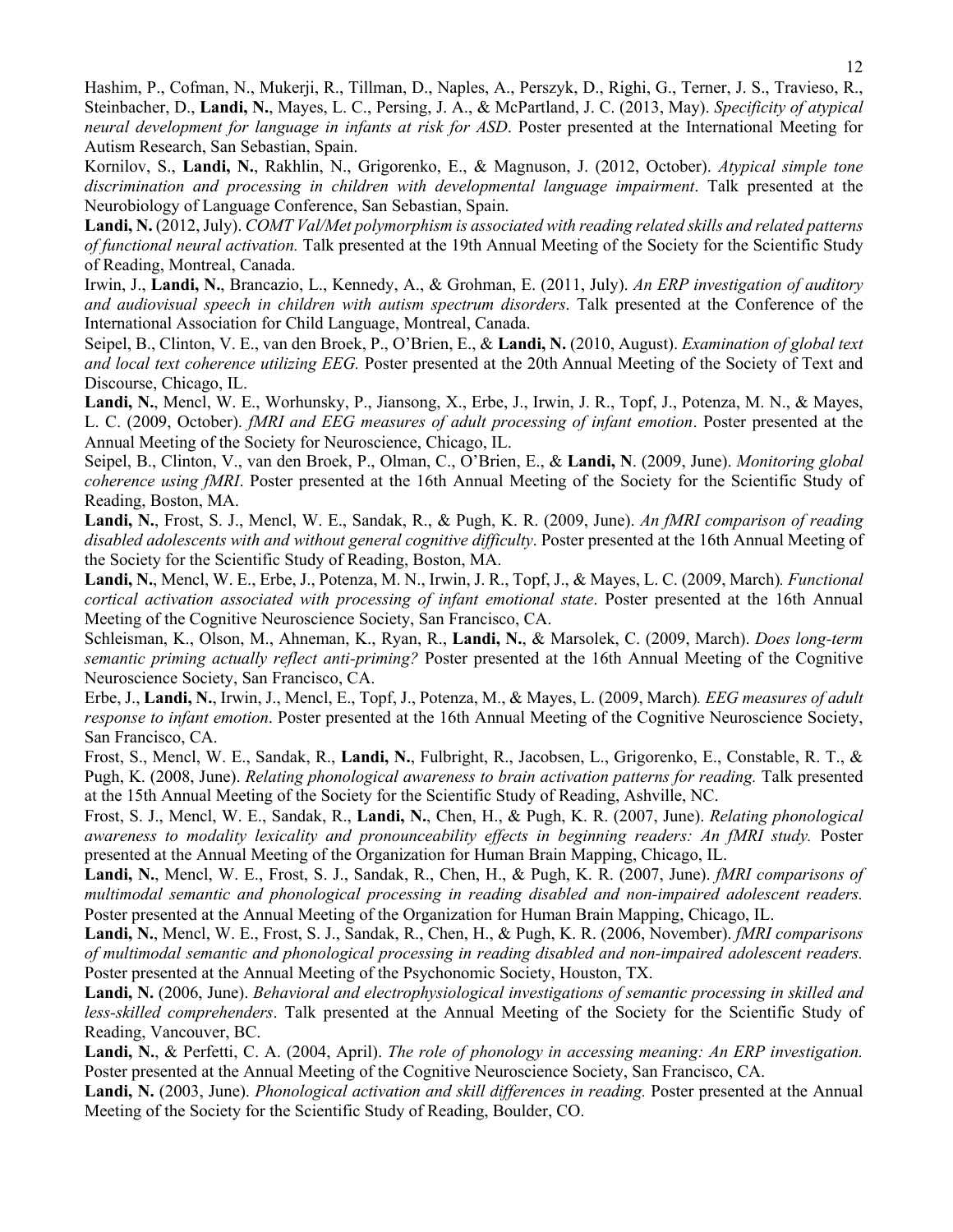**Landi, N.**, Van Dyke, J., Perfetti, C. A., & Foorman, B. (2002, June). *The causes and consequences of predictability.* Poster presented at the Annual Meeting of the Society for the Scientific Study of Reading, Chicago, IL.

## CONFERENCE PRESENTATIONS: LOCAL/ REGIONAL (SELECTED)

Koirala N\*, Perdue M\*, Su X, Grigorenko E. & **Landi N**. (2019, December). Quantifying Imaging Quality for Multi-Center Data Analysis. NIH annual LDRC/P20 meeting. Tallahassee, Fl. \*Equal contribution

Cygler, A., Springfield, J., Pugh, K., & **Landi, N**. (2019, July). The relationship between home literacy environment, parental education level, social economic status, and children's emergent literacy levels. Presented at the annual Yale CSC summer intern poster session. New Haven CT.

Perdue, M. V., Mednick, J., Pugh, K. & **Landi, N**. (2019, June). Cortical structure is associated with later reading skills in beginning readers. Talk presented at the 4th Annual New England Research on Dyslexia Society Meeting. Boston, MA.

Kleinman, D., & **Landi, N**. (2019, June). Word knowledge in students with language-based learning difficulties: An ERP study. Poster. New England Research on Dyslexia Society Meeting, Boston, MA.

Perdue, M. V., Mednick, J., Pugh, K. & **Landi, N.** (2019, April). Associations between cortical surface structure and reading related skills. Poster presented at the 10th Annual UConn Language Fest. University of Connecticut, Storrs, CT.

Kandarpa, V., Nariktte, A., Wolfman, E., Sarles-Whittlesey, H., Perdue, M. V., Grigorenko, E., & **Landi, N.** (2019, April). Evaluating cross-site reliability of relationships among cortical structure and age in children and adolescents. Poster presented at the 10th Annual UConn Language Fest. University of Connecticut, Storrs, CT.

Anyosa, M., Davis, C., Ryherd, K., & **Landi, N**. Vocabulary and Speed-Accuracy Tradeoffs in Three Different EF Tasks (April 2019). Poster presented at the  $10^{th}$ University of Connecticut Language Festival, Storrs, CT.

Kandarpa, V., Nariktte, A., Wolfman, E., Sarles-Whittlesey, H., Perdue, M. V., Grigorenko, E., & Landi, N. (2019, April). Evaluating cross-site reliability of relationships among cortical structure and age in children and adolescents. Poster presented at the 22nd Annual Frontiers in Undergraduate Research Poster Exhibition. University of Connecticut, Storrs, CT.

Anyosa, M., Davis, C., Ryherd, K., & **Landi, N**. Vocabulary and Speed-Accuracy Tradeoffs in Three Different EF Tasks (April 2019). Poster presented at the 22nd Annual Frontiers in Undergraduate Research Poster Exhibition. University of Connecticut, Storrs, CT

Giovannone, N., Fitzroy, A. B., Richie, R., Jasińska, K., Wood, S., **Landi, N**., Coppola, M. & Breen, M. (2018, October). Prosodic phrase boundary processing in native signers of ASL. Talk presented at the 4th Conference on Experimental and Theoretical Advancements in Prosody, UMass Amherst, Amherst, MA.

Perdue, M. V. & **Landi, N.** (2018). Examining brain structure correlates of reading acquisition. Poster presented at the 9th Annual UConn Language Fest. University of Connecticut, Storrs, CT.

Mednick, J., Narikatte, A., Lavoie, L., Perdue, M., & **Landi, N**. (2018). Examining factors related to cortical asymmetry of the planum temporale and reading skills. Poster presented at the 9th Annual UConn Language Fest. University of Connecticut, Storrs, CT.

Ryherd, K., & **Landi, N.** Characterizing novel word and concept learning in poor comprehenders. (October 2017). Poster presented at the 3<sup>rd</sup>Meeting of the New England Research in Dyslexia Society, Storrs, CT.

Perdue, M., Foley, K., Massad, A., Jasinska, K., Frost, S., Mencl, W.E., Pugh, K. & **Landi, N.** (2017, October). Relationships among brain structure and word reading outcomes across reading acquisition.

Poster presented at the 3<sup>rd</sup>Meeting of the New England Research in Dyslexia Society, Storrs, CT.

Morett, L.M., **Landi, N.,** & McPartland, N. (2017, April). *Real-time integration of beat gesture and pitch accenting.* Poster presented at the 10<sup>th</sup> annual University of Connecticut Language Festival, Storrs, CT.

Massad, A., Foley, K., Perdue, M., Mencl, E., Pugh, K., & **Landi, N**. (2017, April). *Examining Structural Neural Correlates of Reading Related Skills.* Poster presented at the 8th Annual University of Connecticut Language Festival, Storrs, CT.

Perdue, M. Kornilov, S., Jasinska, K., Ryherd, K., Mencl, W. E., Pugh, K., Grigorenko, E., **Landi, N.** (2017, April). Reading Related Skills and Brain Structure are Associated with Variation in the SETBP1 Gene. Poster presented at the 8th Annual University of Connecticut Language Festival. University of Connecticut, Storrs, CT.

Osmani, F., & **Landi, N**. (2017, April). *The contribution of executive functions and working memory to reading comprehension in children*. Poster presented at the 8th Annual University of Connecticut Language Festival, Storrs, CT.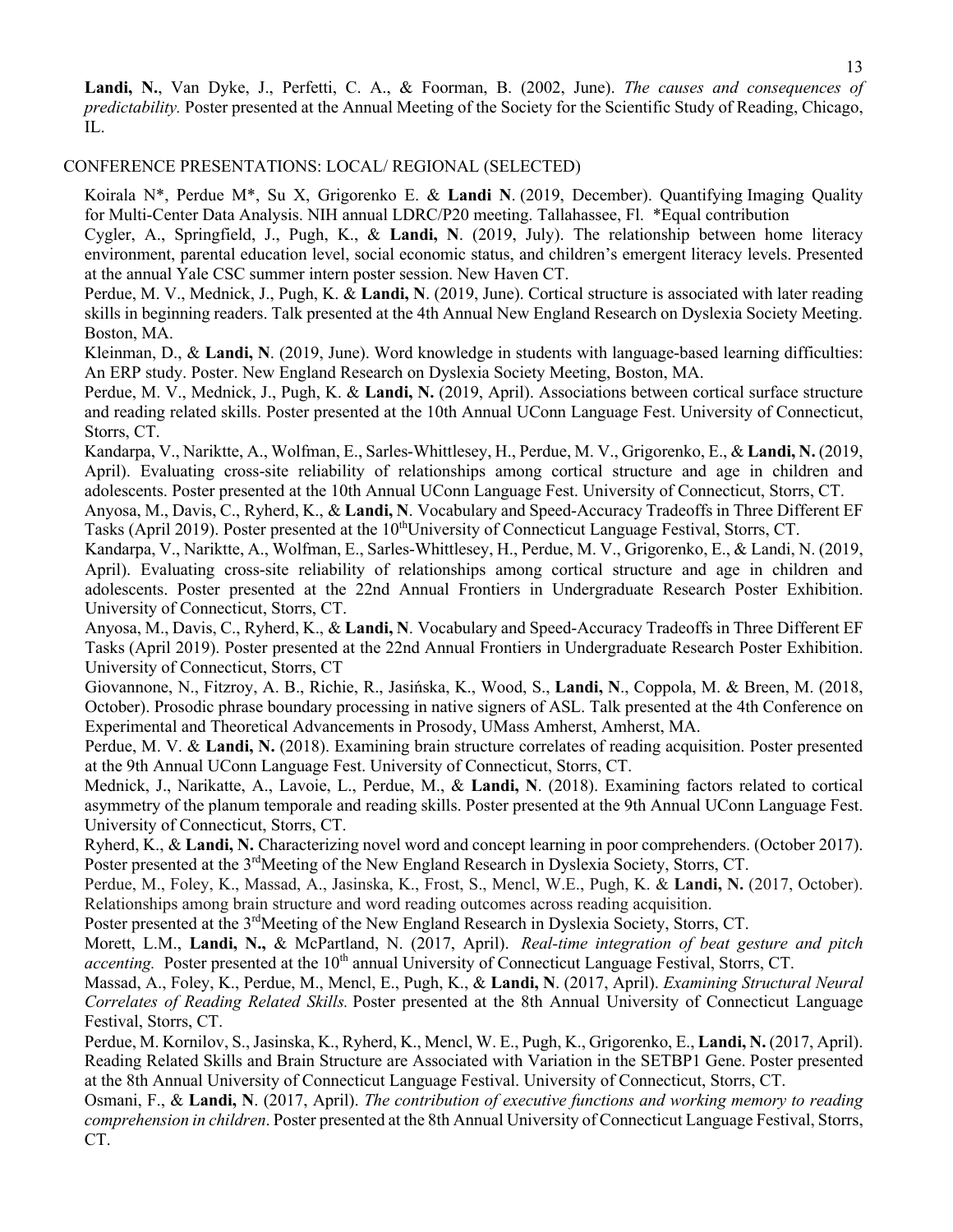Ryherd, K., Breen, M., Van Dyke, J., & **Landi, N.** *Prosodic comprehension in specific reading comprehension deficit.* (April 2017). Poster presented at the 8<sup>th</sup> University of Connecticut Language Festival, Storrs, CT.

Gutierrez, A., Timakondu, N., Ryherd, K., Richie, R., Coppola, M., Breen, M., **…, Landi, N**. *Prosodic boundary perception and reading comprehension ability: an ERP study.* (April 2017) Poster presented at the 8<sup>th</sup> University of Connecticut Language Festival, Storrs, CT.

Ryherd, K., Johns, C., Van Dyke, J., & **Landi, N.** (2016, April). *Definition of poor comprehenders.* Poster presented at the 7th Annual University of Connecticut Language Festival, Storrs, CT.

Khan, S., Patel, V., Vhora, M., Ryherd, K., & **Landi, N.** (2016, April). *Characterizing novel concept learning in poor comprehenders.* Poster presented at the 7th Annual University of Connecticut Language Festival, Storrs, CT. Lasto, C., Halas, L., Bell, S., Puglisi, C., Ryherd, K., Brancazio, L., Turcios, J., Avery, T., Irwin, J., & **Landi, N.** (2016, April). *Neural correlates of audio-visual speech processing: Implications for children diagnosed with autism spectrum disorder.* Poster presented at the 7th Annual University of Connecticut Language Festival, Storrs, CT.

Cuevas, K., Bryant, L., **Landi, N.**, & Irwin, J. (2016, March). *Audio-visual speech integration in children with autism spectrum disorder: An EEG coherence analysis.* Poster Presented at the Eastern Psychological Association. Peters, E., Turcios, J., Avery, T., Irwin, J., & **Landi, N.** (2015, July). *Autism and speech comprehension: Timing and amplitude differences in discriminating speech sounds*. Poster presented at the Yale Child Study Center Summer Internship Conference.

Ryherd, K., Baron, E., Jasinska, K., Mencl, W. E., & **Landi, N.** (2015, April). *Written and spoken language: An fMRI partial least squares analysis.* Poster presented at the 6th Annual University of Connecticut Language Festival, Storrs, CT.

Ryherd, K., Magnuson, J., & **Landi, N.** (2015, April). *A novel paradigm for examining semantic learning in poor comprehenders.* Poster presented at the 6th Annual University of Connecticut Language Festival, Storrs, CT.

Harold, O. I., Gumkowski, N. M., & **Landi, N.** (2015, April). *An ERP analysis of difficulties for early English readers.* Poster presented at the 6th Annual University of Connecticut Language Festival, Storrs, CT.

Baron, E., Ryherd, K., Jasinska, K., Molfese, P., Mencl, W. E., & **Landi, N.** (2015, April). *Neurobiological representations of semantic processing during on-line passage comprehension.* Poster presented at the 6th Annual University of Connecticut Language Festival, Storrs, CT.

Earle, F. S., Myers, E. B., Gumkowski, N., & **Landi, N.** (2015, April). *Changes to neural sensitivity before and after overnight consolidation of phonetic training is absent in adults with language-based disorders.* Poster presented at the 6th Annual University of Connecticut Language Festival, Storrs, CT.

Gerrity, J., Richie, R., Copolla, M., **Landi, N.**, Jasinksa, K., Wood, S., Lillo-Martin, D., & Brentari, D. (2015, April). *EEG/ ERP investigations of spoken and signed languages' prosody and syntax*. Poster presented at the 6th Annual University of Connecticut Language Festival, Storrs, CT.

Baron, E., Ryherd, K., Jasinska, K., Molfese, P., Mencl, W. E., & **Landi, N.** (2015, February). *Neurobiological representations of semantic processing during on-line passage comprehension.* Poster presented at the 2015 Northeast Under/graduate Research Organization for Neuroscience at Quinnipiac University, Hamden, CT.

Jasinska, K., & **Landi, N.** (2014, October). *Common but impactful genetic polymorphisms in COMT & BDNF are associated strongly with reading and related skills and associated patterns of neural activity.* Spoken paper presented at the 2nd Annual New England Research in Dyslexia Society Conference, Boston, MA.

Abdolvahab, M., Carello, C., **Landi, N.**, & Turvey, M. (2014, April). *Is rows a flower? Are the dynamics of correct rejections visible in behavior and brain?* Poster presented at the 5th Annual University of Connecticut Language Fest, Storrs, CT.

Jasińska, K., Molfese, P., Mencl, W. E., Pugh, K. R., Grigorenko, E., & **Landi, N.** (2014, April). *The BDNF Val/Met polymorphism is linked with children's reading and language skills and neural activation patterns in the brain's reading network*. Poster presented at the 5th Annual University of Connecticut Language Festival, Storrs, CT.

Richie, R., Coppola, M., Wood, S., Jasinska, K., Powers, B., **Landi, N.**, Lillo-Martin, D., & Brentari, D. (2014, April). *Are prosodic representations amodal?: An ERP investigation.* Poster presented at the 5th Annual University of Connecticut Language Festival, Storrs, CT.

Baron, E., Buis, B., Sharoh, D., Molfese, P., Mencl, W. E., & **Landi, N.** (2014, April). *Reading skills predict patterns of brain activation during word and text processing*. Poster presented at the 5th Annual University of Connecticut Language Festival, Storrs, CT.

Gumkowski, N., Molfese, P. J., Sorcinelli, A., Harwood, V., Irwin, J., **Landi, N.**, & Preston, J. L. (2014, April). *Neurophysiological differences in childhood apraxia of speech.* Poster presented at the 5th Annual University of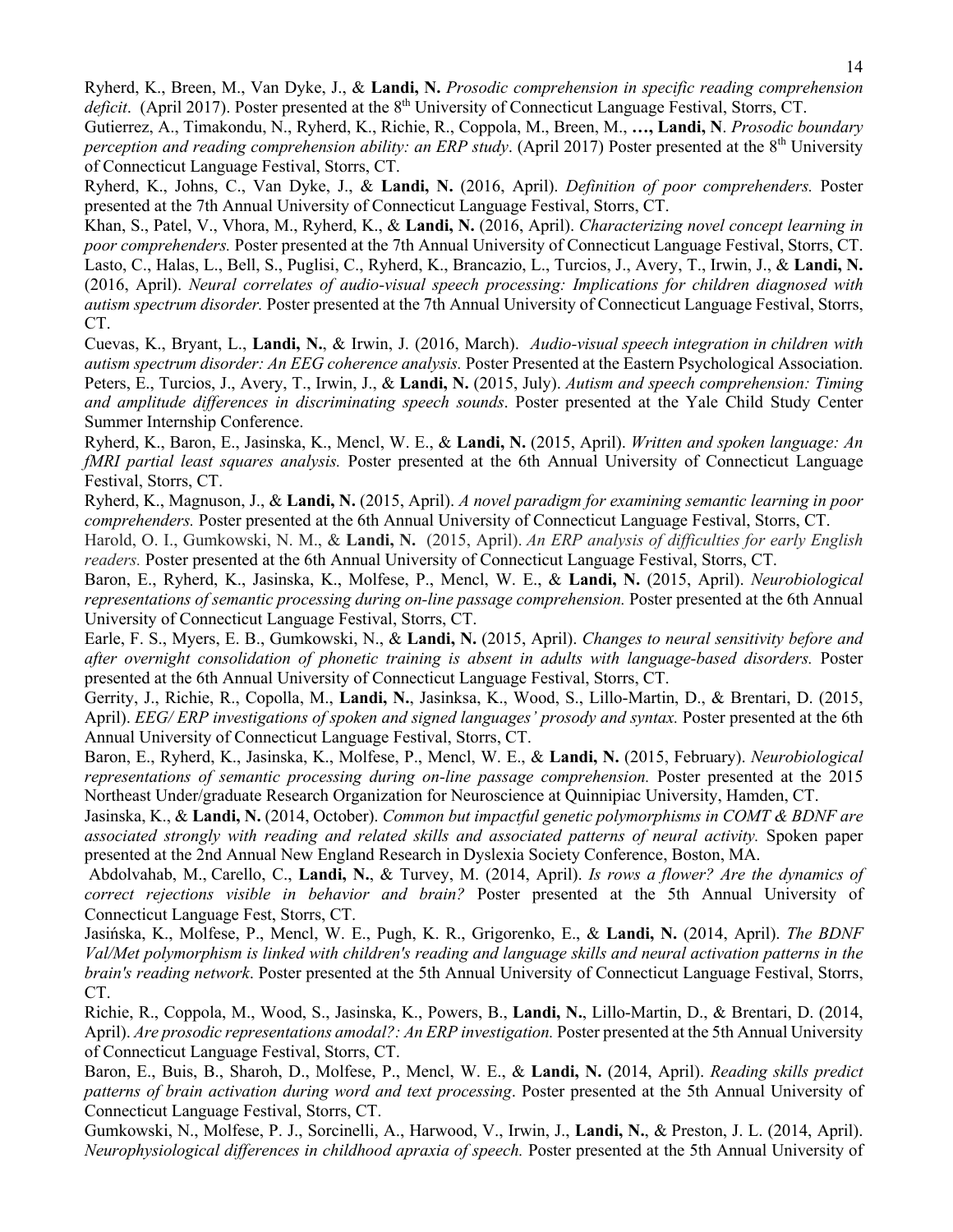Connecticut Language Festival, Storrs, CT.

Kornilov, S. A., **Landi, N.**, Rakhlin, N., Grigorenko, E. L., & Magnuson, J. S. (2014, April). *Phonological and lexical-semantic event-related potentials are atypical in children with developmental language disorder.* Poster presented at the 5th Annual University of Connecticut Language Festival, Storrs, CT.

Turcios, J., Gumkowski, N., Brancazio, L., **Landi, N.**, & Irwin, J. (2014, April). *Patterns of gaze to speaking faces in individuals with autism spectrum disorders and typical development.* Poster presented at the 5th Annual University of Connecticut Language Festival, Storrs, CT.

Harwood, V., Preston, J., Irwin, J., Grela, B., & **Landi, N.** (2013, April). *Electrophysiological correlates of speech perception in typically developing and late talking toddlers.* Poster presented at the Connecticut Speech and Hearing Association Spring Conference, Cromwell, CT.

## OTHER PUBLICATIONS & MEDIA

**Landi, N.** (2019, January). SpeakHearSee podcast https://www.seehearspeakpodcast.com/

Landi, N. (2019, February). READ podcast www.readpodcast.org/

**Landi, N.** (2012). Ongoing work in the LandiLab and relations to Haskins' broader mission. *The Dyslexia Foundation (TDF),* Retrieved from http://dyslexiafoundation.org/

Landi, N., & Skiba, T. (2011, January). Dan Malloy, dyslexia, and neuroscience. In McEnroe, C. (Radio Host), *The Colin McEnroe Show.* Hartford, CT: National Public Radio (NPR). http://wnpr.org/programs/colin-mcenroeshow

**Landi, N.** (2011, March). Neurobiological bases of reading disability. In *Connecticut Film Festival*. Panel conducted in Danbury, CT.

**Landi, N.** (2009). Definitions for: alexia/dyslexia, cloze procedure & decoding. In Matsumoto, D. (Ed.), *The Cambridge Dictionary of Psychology*. New York, NY: Cambridge University Press.

### **PROFESSIONAL SERVICE ACTIVITIES (selected)**

#### Editorial

Associate Editor: Scientific Studies of Reading, Dec 2017 – present

Current Editorial Board Memberships: Journal of Educational Psychology, Annals of Dyslexia, Journal of Learning Disabilities, New Directions in Child and Adolescent Psychology

Ad Hoc Journal Review: 1) Psychological Science; 2) Psychonomic Bulletin & Review; 3) Cortex; 4) Journal of Cognitive Neuroscience; 5) Neuroscience Letters; 6) Journal of Experimental Psychology: Learning Memory & Cognition; 7) Child Development; 8) Cognitive Science; 9) Journal of Experimental Child Psychology; 10) Brain and Language; 11) Neuropharmacology; 12) Human Brain Mapping; 13) Journal of Autism & Developmental Disorders; 14) NeuroImage; 15) Scientific Studies of Reading; 16) American Journal on Intellectual and Developmental Disabilities; 17) Learning and Individual Differences; 18) Journal of Research in Reading; 19) Journal of Neurolinguistics; 20) Reading & Writing; 21) Journal of Fluency Disorders; 22) Journal of Child language; 23) Developmental Neuropsychology; 24) Cerebral Cortex; 25) Development and Psychopathology; 26) Developmental Science; 27) Behavior Genetics; 28) Biological Psychiatry; 29) European Journal of Human Genetics; 30) Research in Developmental Disabilities; 31) Applied Psycholinguistics; 32) Journal of Educational Psychology; 33) Annals of Neurology; 34) Journal of Neurodevelopmental Disorders; 35) Current Opinion in Behavioral Sciences; 36) Experimental Brain Research; 37) Journal of Educational Psychology; 38) Journal of Memory and Language; 39) Cognitive Development; 40) Proceedings of the National Academy of the Sciences; 41) Journal of Child Psychology and Psychiatry; 42) Psychological Science in the Public Interest

#### Federal and International Grant Review

National Institutes of Health (NIH), NIDCD Translational Application Review, June 2021

National Institutes of Health (NIH), NIDCD Translational Research on Voice, Speech and Language, January 2020 National Institutes of Health (NIH), NIDCD Translational Research on Voice, Speech and Language, January 2019 European Research Council (ERC), January 2018

National Institutes of Health (NIH), Communication Disorders Review Committee (CDRC), February, 2017

Wellcome Trust India Alliance Fellowship Application Review, January, 2016

National Institutes of Health (NIH), Eunice Kennedy Shriver Institute for Child Health and Human Development (NICHD), Special Emphasis Panel, PO1 Review, September 2015 & August, 2016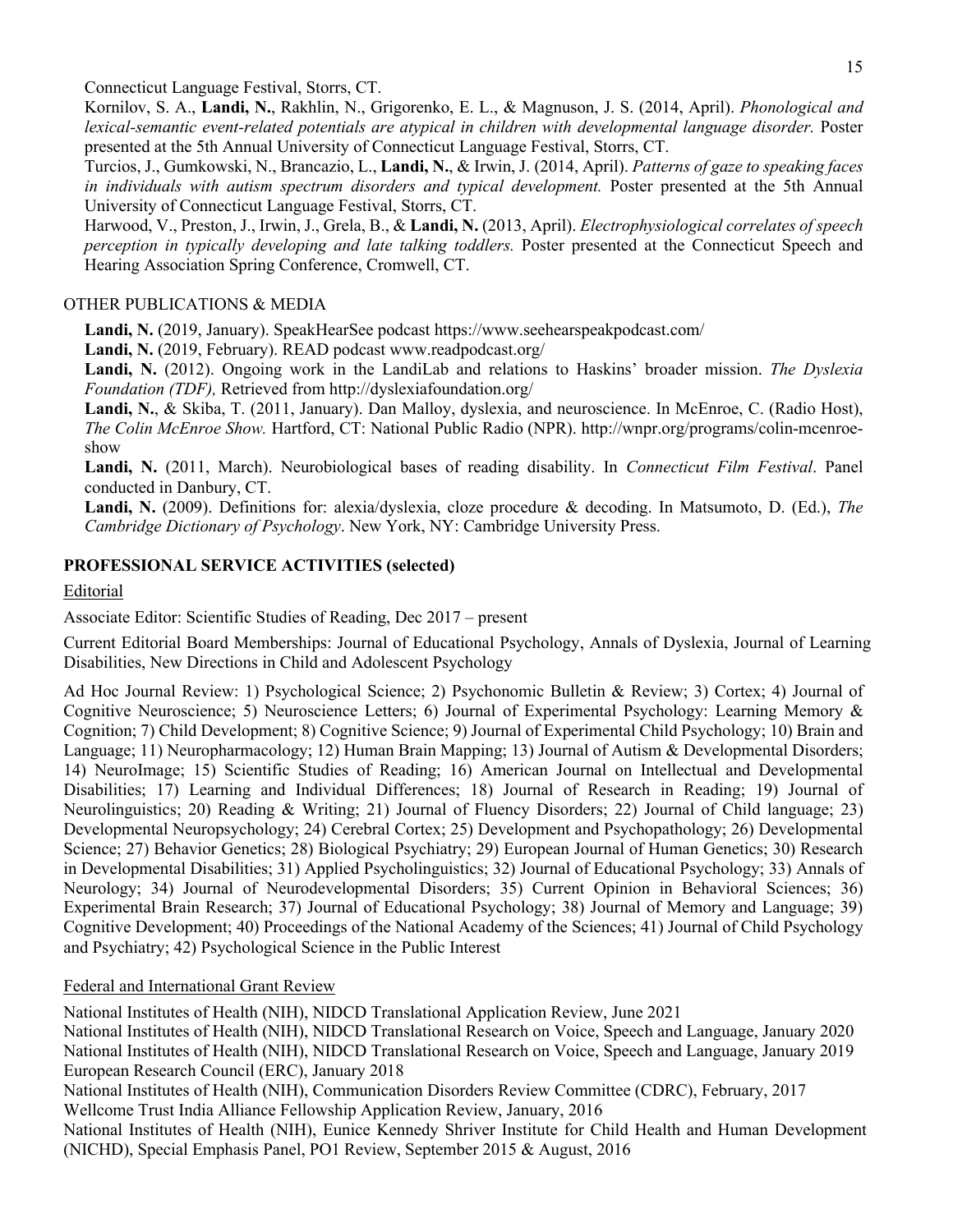National Institutes of Health (NIH), Institute for Deafness and Communication Disorders (NIDCD), Special Emphasis Panel, Clinical Trials in Communication Disorders, September, 2016 Israel Science Foundation (ISF), Individual Research Grants, 2016 European Research Council (ERC), Advanced Grants Panel: The Human Mind and Its Complexity, 2015 National Institutes of Health (NIH), Child Psychopathology & Developmental Disabilities (CPDD) Panel, 2013, 2015 National Institutes of Health (NIH), Institute for Deafness and Communication Disorders (NIDCD), Fellowship Review, 2013, 2016, 2016, 2017 Medical Research Council, UK (MRC), 2014 National Institutes of Health (NIH), Communication Disorders Review Committee (CDRC), 2013 National Institutes of Health (NIH), Sensorimotor Integration (SMI) Panel, 2013 National Science Foundation (NSF) Cognitive Neuroscience Panel, 2012 National Science Foundation (NSF) Linguistics Panel, 2012 Austrian Science Foundation (ASF), 2011

Professional Society Service

New England Research on Dyslexia Society (NERDY), President New England Research on Dyslexia Society (NERDY), Executive Committee Society for the Scientific Study of Reading (SSSR), Awards Committee Society for the Neurobiology of Language (SNL), Abstract Reviewer International Dyslexia Association (IDA), Scientific Advisory Board, Conference Committee

### **FUNDING**

INTERNAL (Ongoing only) University of Connecticut, Institute for Brain and Cognitive Sciences (IBaCS) seed grant Title: Decoding dyslexia: decoding the human mind Role: *Co-Principal Investigator (with Iris Berent)* Award Date: December 2020

University of Connecticut, Brain Imaging Research Center (BIRC) seed grant Title: Neurobiological basis of specific reading comprehension deficit Role: *Principal Investigator* Award Date: February 2017

EXTERNAL

ONGOING

NIH R01HD101842 Effectiveness and predictors of response for a technology-based reading intervention in the home Role: *Principal Investigator (contact)* PIs: Nicole Landi & Michael Milham 9/1/2020-8/31-2025

NSF 2029373

Assessing and preventing detrimental impacts on literacy acquisition during COVID-19-related school closures Role: *Investigator* PIs: Ken Pugh & Fumiko Hoeft 4/15/2020-3/31/2021

NIH T32 DC017703-01 Training in the Cognitive Neuroscience of Communication Role: *Investigator, Mentor* PIs: Emily Myers & Inge-Marie Eigsti 7/1/2019 - 6/30/2024

Windward School & CAF Canada Foundation Predicting Learning Outcomes at Windward Role: *Principal Investigator (MPI with Ken Pugh)*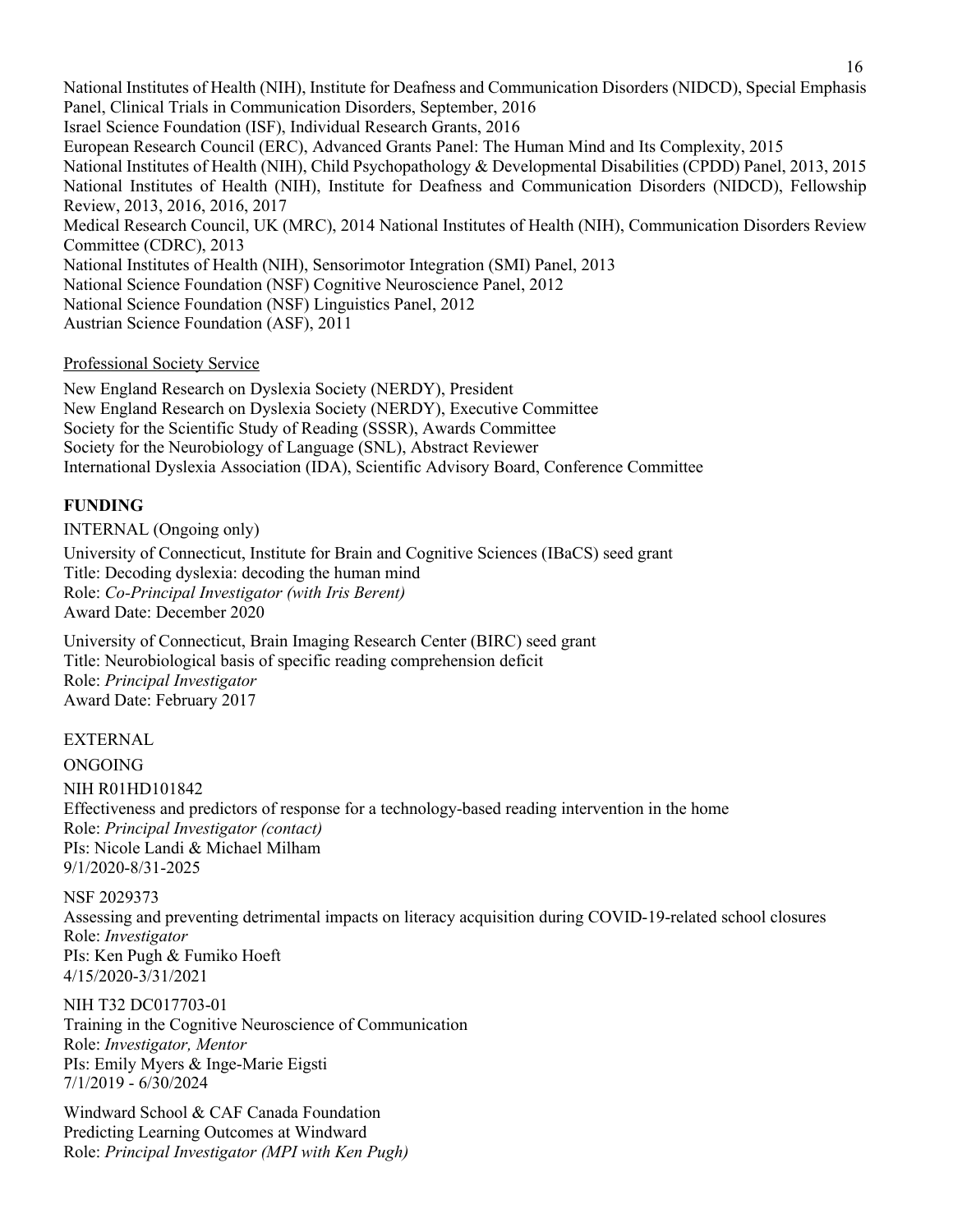PIs: Nicole Landi & Ken Pugh 11/1/2018-1/1/ 2021

AIM Academy & Clayman Family Foundation Predicting Learning Outcomes in Schools Role: *Principal Investigator (MPI with Kenneth R. Pugh)* PIs: Nicole Landi & Ken Pugh 4/1/2018-1/1/2021

NIH 2P50HD052120-11 Florida Learning Disabilities Research Center Role: *Subaward PI, Admin Core Co-PI & Project VI Investigator* PI: Rick Wagner 10/1/2017-9/30/2022

NIH P20 HD091013 Experiential and child factors that determine acquisition of orthographic-phonological regularities in a quasi-regular writing system: An integrated behavioral/computational/neurobiological approach Role: *Admin Core Co-PI, Mentor* PIs: Don Compton & Jay Rueckl 1/1/2016-12/31/2021

NIH R01 HD086168 Neurochemistry as a moderator of brain networks for language and literacy learning Role: *Investigator*  PIs: Fumiko Hoeft & Ken Pugh 8/1/2016-7/31/2021

R15 DC013864 Neurobiological signatures of perception and integration of AV speech in children in ASD Role: *Subaward PI* PI: Julia Irwin 4/1/2018-3/31/2021 (in NCE)

### COMPLETED

P01 HD070837-01 Neurocognitive bases of treatment resistance in developmental dyslexia Role: *Investigator* PI: Robin Morris 8/1/ 2013-7/31/ 2019

NSF Integrative Graduate Education and Research Traineeship IGERT Language plasticity Genes, Brain, Cognition, and Computation Role: *Faculty Mentor* PI: James Magnuson 9/1/2012-8/31/2018

P01 HD01994-46 Nature and acquisition of the speech code and reading Role: *Project Leader, Project 4: Examinations of skilled and impaired spoken and written comprehension* PI: Jay Rueckl 8/1/2012-7/31/ 2017

R15 DC013864 Neurobiological signatures of perception and imitation of AV speech in children in ASD Role: *Subaward PI* PI: Julia Irwin 6/1/2014-5/31/2017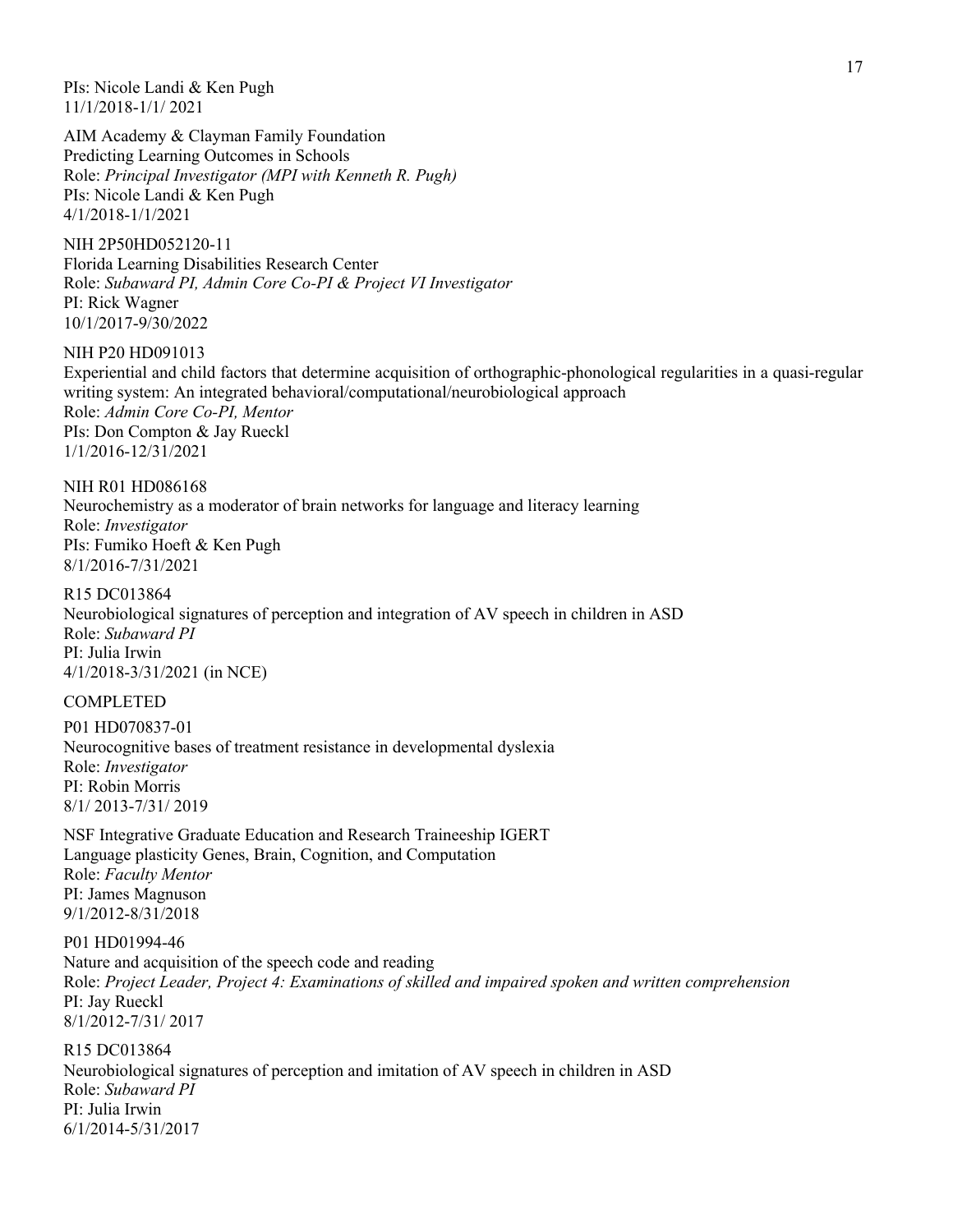R01 HD065794

Neurobiological predictors of spoken and written language learning Role: *Investigator* PI: Ken Pugh 4/1/2011-3/31/2016

R01 HD06736 Neurocognitive determinants of second language literacy development in adolescents Role: *Investigator* PI: Ken Pugh 6/1/2011-5/31/ 2016

R21 DA030665 Neurobiology of language function in adolescents exposed to cocaine in utero Role: *Principal Investigator* 11/1/2011-7/31/2014

R21 DC011342 Neurobiological signatures of audiovisual speech perception in children in ASD Role: *Investigator* PI: Julia Irwin 7/1/ 2011-6/31/ 2013

Childhood Apraxia of Speech Association of North America (CASANA) Treatment Award Biofeedback training for children with persisting CAS: Articulatory and neural changes Role: *Co-Principle Investigator* PIs: Jonathan Preston & Nicole Landi 8/1/2011-7/31/2012

R03 HD053409 Neurocognitive development in RD children with/without general cognitive deficits Role: *Principal Investigator* 10/1/2008-9/31/2010

P41 RR008079 Investigating Global coherence in narrative text with fMRI methodology Role: *Principal Investigator* 1/1/ 2009-8/1/2009

P01 HD01994- 45 Nature and acquisition of the speech code and reading Role: *Investigator* PI: Carol Fowler 5/1/2007-4/31/2012

R01 HD 48830 Neurobiological Foundations of Reading (Dis)ability Role: *Postdoc*  PI: Ken Pugh 8/1/2005-7/31/2010

### **GRADUATE STUDENTS (Current only)**

Martina Villa, University of Connecticut, Dept. of Psychological Sciences Meaghan Perdue, University of Connecticut, Dept. of Psychological Sciences & IGERT Kara Vlahcevic University of Connecticut, Dept. of Psychological Sciences

# **POSTDOCTORAL FELLOWS (Current only)**

Dan Kleinman, Haskins Laboratories, October 2018 - present